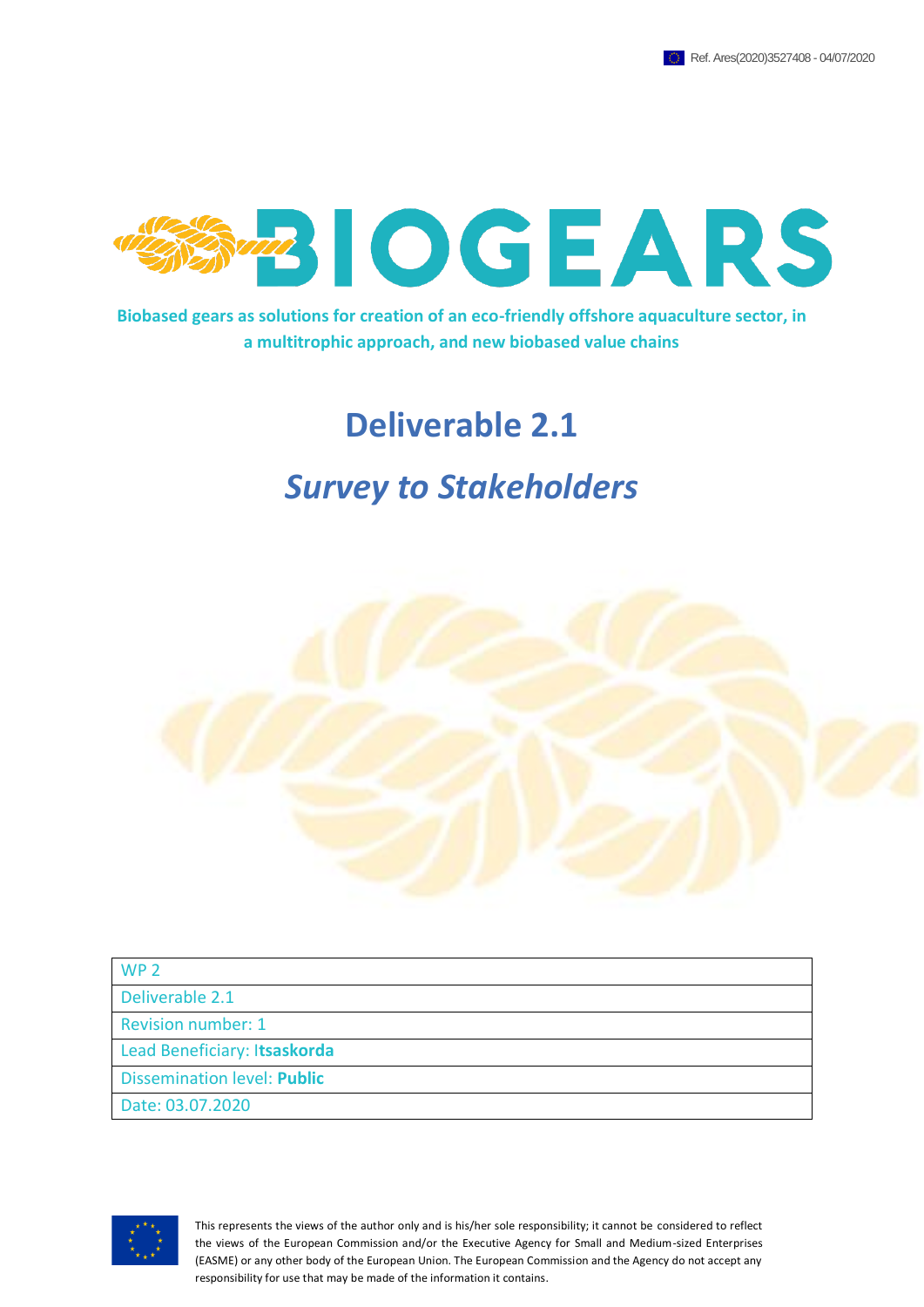

### <span id="page-1-0"></span>**Summary**

In this deliverable we present the survey that will be carried out in BIOGEARS. The objective of the survey to gather data for a **market analysis** of biobased ropes or aquaculture biogears and to estimate the **minimization of plastic use in the European aquaculture sector.**

Two questionnaires have been designed to gather information from the identified stakeholders related to the rope producers and aquaculture sector, among other stakeholders Note that the questionnaires described in the current report are alive, i.e., they are liable to be improved during the life of the survey which will be distributed tentatively from September to December 2020 .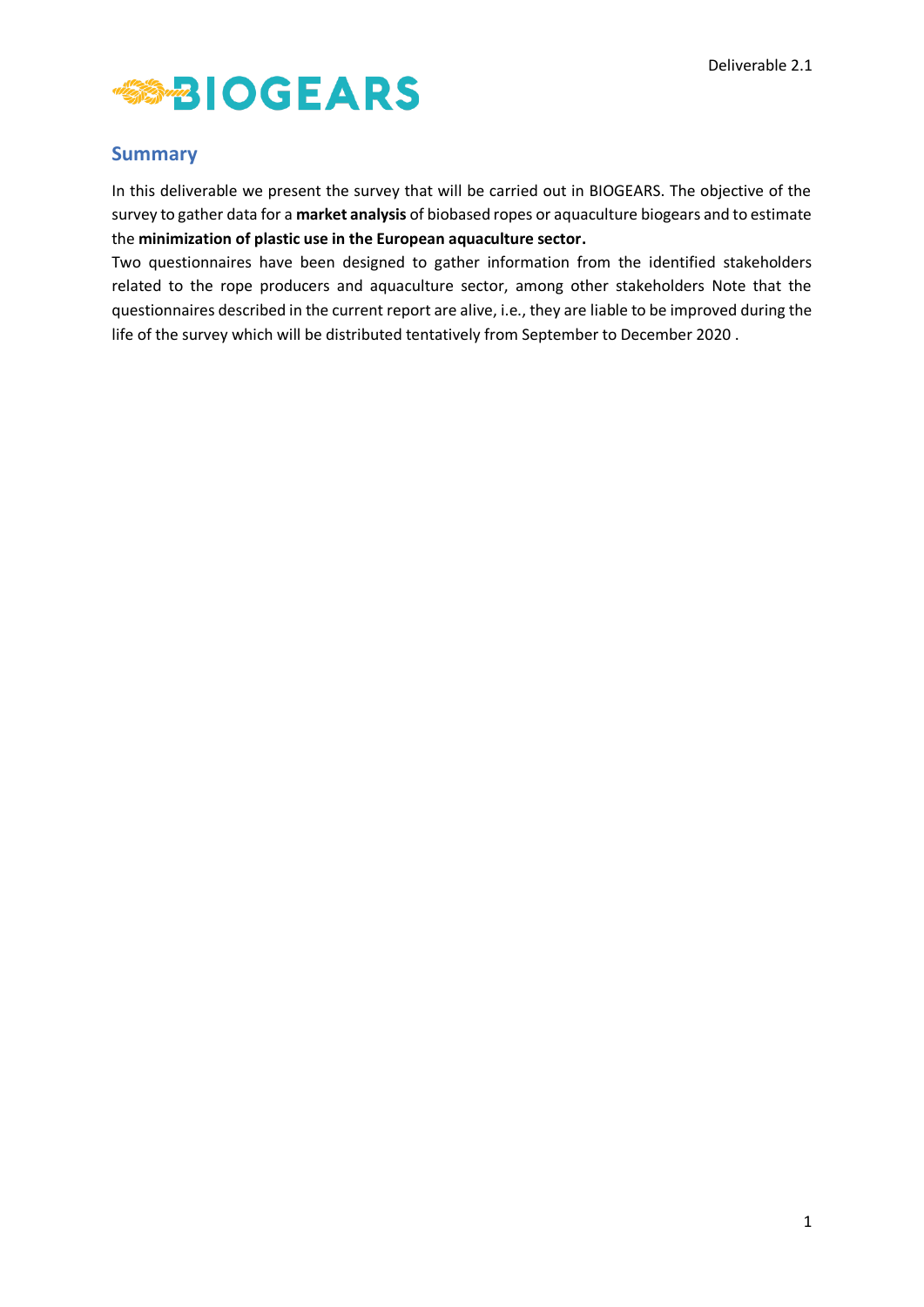## **SS-BIOGEARS**

## <span id="page-2-0"></span>**Contents**

| 1. |      |        |  |
|----|------|--------|--|
| 2. |      |        |  |
| 3. |      |        |  |
|    | 3.1. |        |  |
|    | 3.2. |        |  |
|    | 3.3. |        |  |
|    |      | 3.3.1. |  |
|    | 3.4. |        |  |
|    |      | 3.4.1. |  |
|    | 3.5. |        |  |
|    | 3.6. |        |  |
|    | 3.7. |        |  |
| 4. |      |        |  |
| 5. |      |        |  |
|    | 5.1. |        |  |
| 6. |      |        |  |
|    |      |        |  |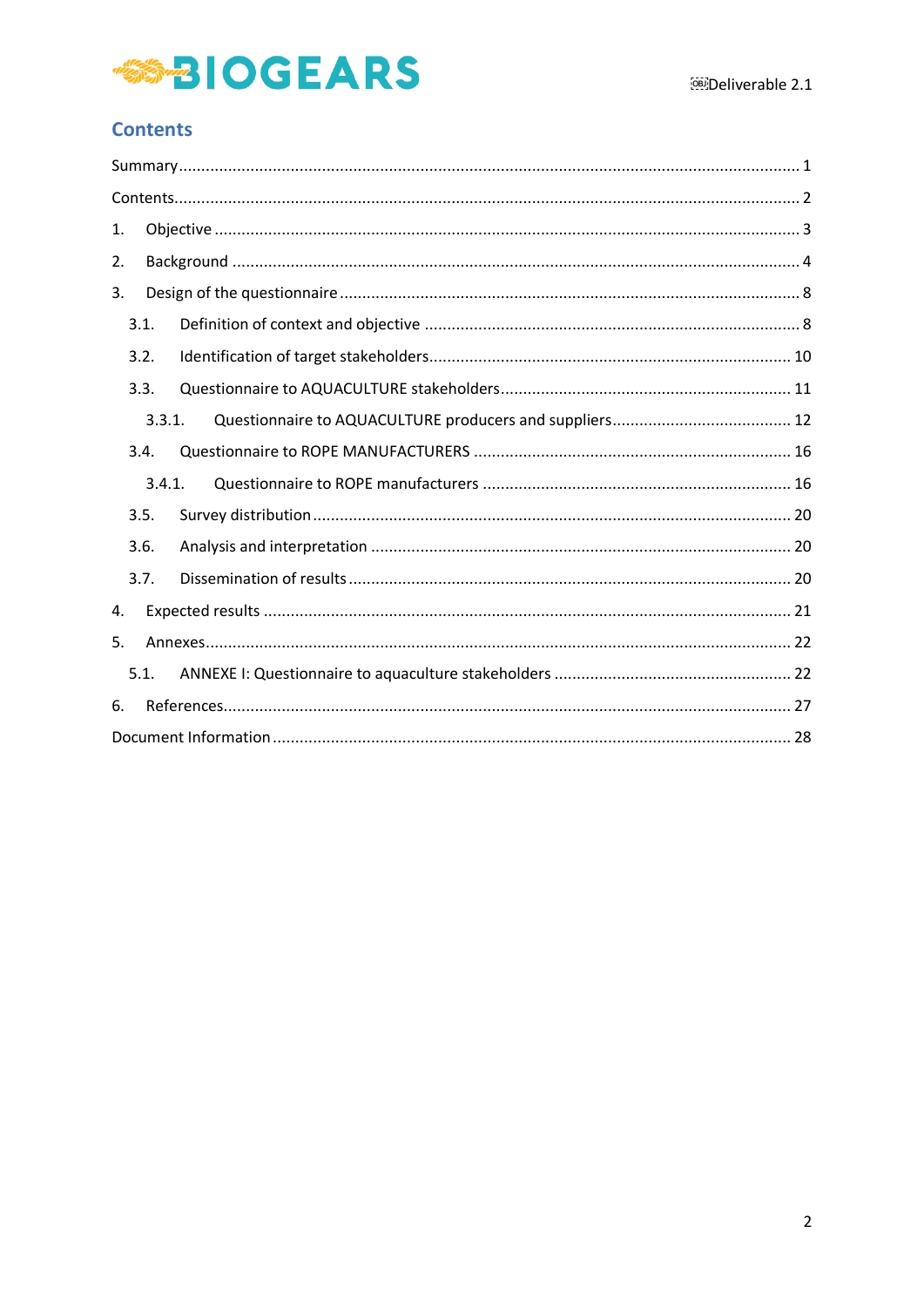## <span id="page-3-0"></span>**1. Objective**

The overall objective of conducting a survey in BIOGEARS project will be to gather information from different stakeholders to give answers to the following objectives of the project:

- (1) Develop the **market analysis of biobased ropes or aquaculture biogears (ABG)**; by defining market scenarios for biobased ropes, by estimating their potential price and market share in the framework of the bioplastic market for aquaculture ropes (D2.3). This analysis will be linked to O2 (D 2.2).
- (2) Estimate the **minimization of plastic use in the European aquaculture sector**, by the incorporation of biobased ropes to mussels and seaweed production, addressed to O3 (Task 2.3).

The overall objectives of the surveys to stakeholders and the implications and inputs of data to other tasks and WPs along the lifespan of the project are shown in Figure 1. On the progress of the project, the first year of the project will be devoted to the market analysis, which will be used to assess the characteristics of the product developed and their potential introduction to the market, regarded the demand and the potential of use ABG by mussel and seaweed aquaculture in Europe. Along the first year, a survey will be developed and distributed to stakeholders, to gather information of the potential use of the ABG by aquaculture stakeholders, rope manufacturers and suppliers and the overall acceptance of mussels and seaweed by the commercialisation and distribution chain and also by the consumers and the general public. Therefore, a set of different surveys will be developed regarding the approach needed, or the information to be gathered from the different stakeholders. Thus, all the data gathered will be crucial for the understanding of the needs and expectations of each stakeholder which will be used to define the ABG value chain that can be created by the introduction of ABG in the European aquaculture. Thus, all these inputs, corresponding to the market analysis and the outputs of the surveys obtained in the first year of the project, will be used to build up a more precise approach of the new ABG value chain generated in the second year of the project. Along the second year of the project, the validation of the ABG will be performed by testing them at sea in different marine conditions and using different production technologies and systems (see Task 4.1 and Task 4.2) for mussel and seaweed production, such as; raft technology in sheltered marine conditions and longline technology in offshore conditions, including IMTA (Integrated multi-trophic aquaculture) approach. The results of the tests at sea will be used in the third year of the project in WP5 to assess environmental, economic and social feasibility of ABG, and to finally construct a circular business model, based on the value chain defined (WP6), under the EU policy framework and the strategies of the circular bioeconomy and circular biobased economy. In the third year of the project, in WP6, all these inputs from WP2 and WP5 will be used to define an exploitation roadmap of ABG in the European aquaculture sector (Figure 1).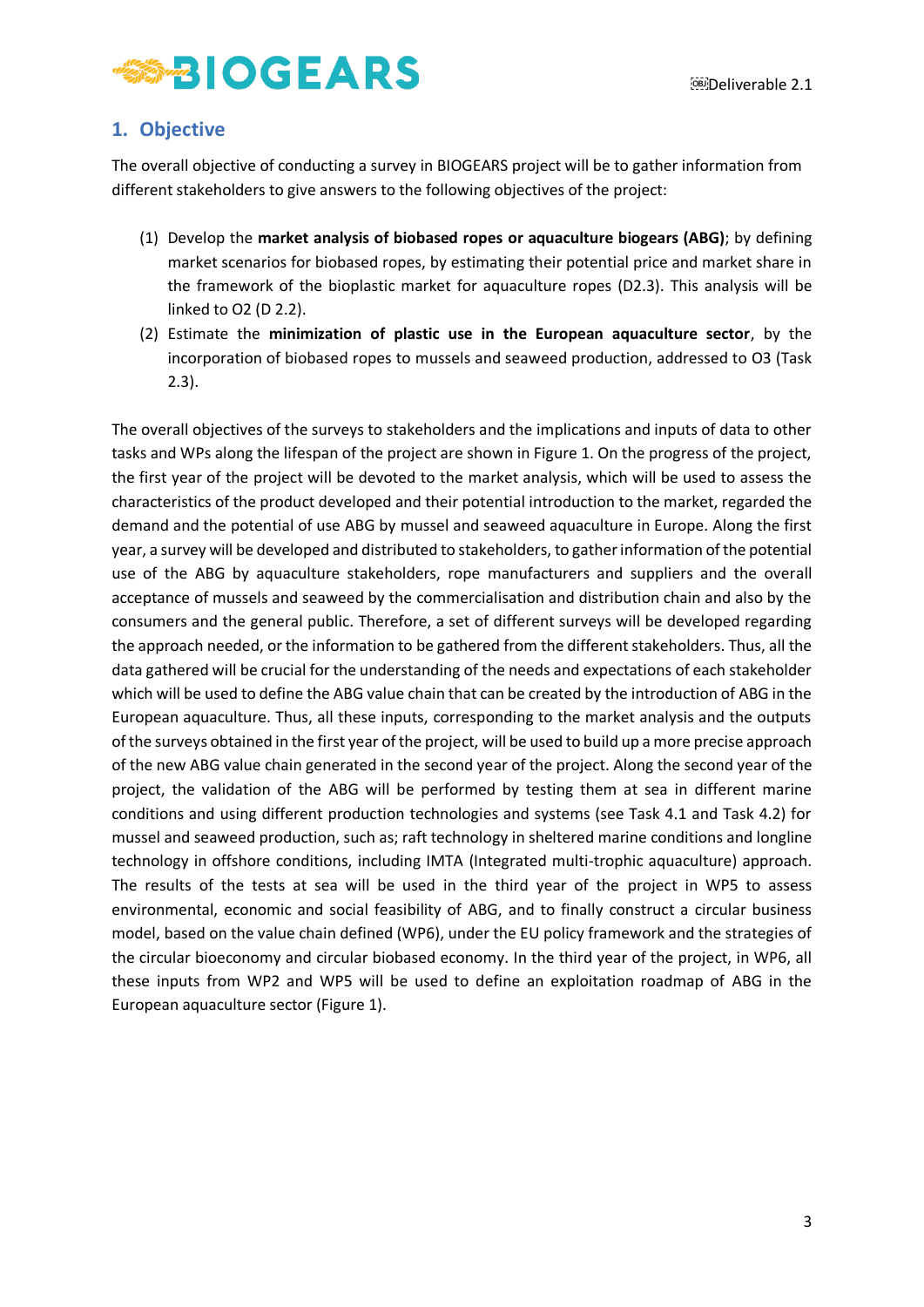



Prototyping: production costs Circular value chain draft

First validation results from sea tests: production yields, durability, First biodegradability results

**Environmental Assessment Economic Assessment** 

Figure 1. Assessment to be done using the survey in data gathering as inputs for market and value chain definition and economic analysis along the lifespan of the project.

## <span id="page-4-0"></span>**2. Background**

To reach the objectives of the survey on **market analysis of ABG**, the market analysis (Deliverable 2.3) can be used as background information on the definition of market scenarios for ABG, estimation of their potential price and on their market share in the framework of the bioplastic market. Thus, the executive summary of market analysis (D2.3) is used as background information:

The rope market for aquaculture is focussed mainly on mussel, seaweed and IMTA production. The aquaculture rope sales volume in Europe is estimated to be between 1,612,500 and 3,319,000 meters of rope. From this total amount, the percentage that can switch from conventional ropes to biobased ropes (ABG) depends on several factors such as regulation, potential price premium, and the price of biobased ropes compared to conventional ropes.

The **mussel's** production profitability depends on the production technology used and the production country:

- In the case of raft technology, the production in Europe seem to be stable without growth expectation. In Europe, productions are mainly family owned business, with a not high margin for new investment. Given the type of business, it must be explored if the investment on a new bio-base rope will be welcome or not.
- In the case of longline sector, in several countries it seems to be possibilities of increase its production due to creation of protected areas for mussels and national plans. But this sector profitability seems to be even lower than in the case of raft, even with a negative net profit margin in several countries.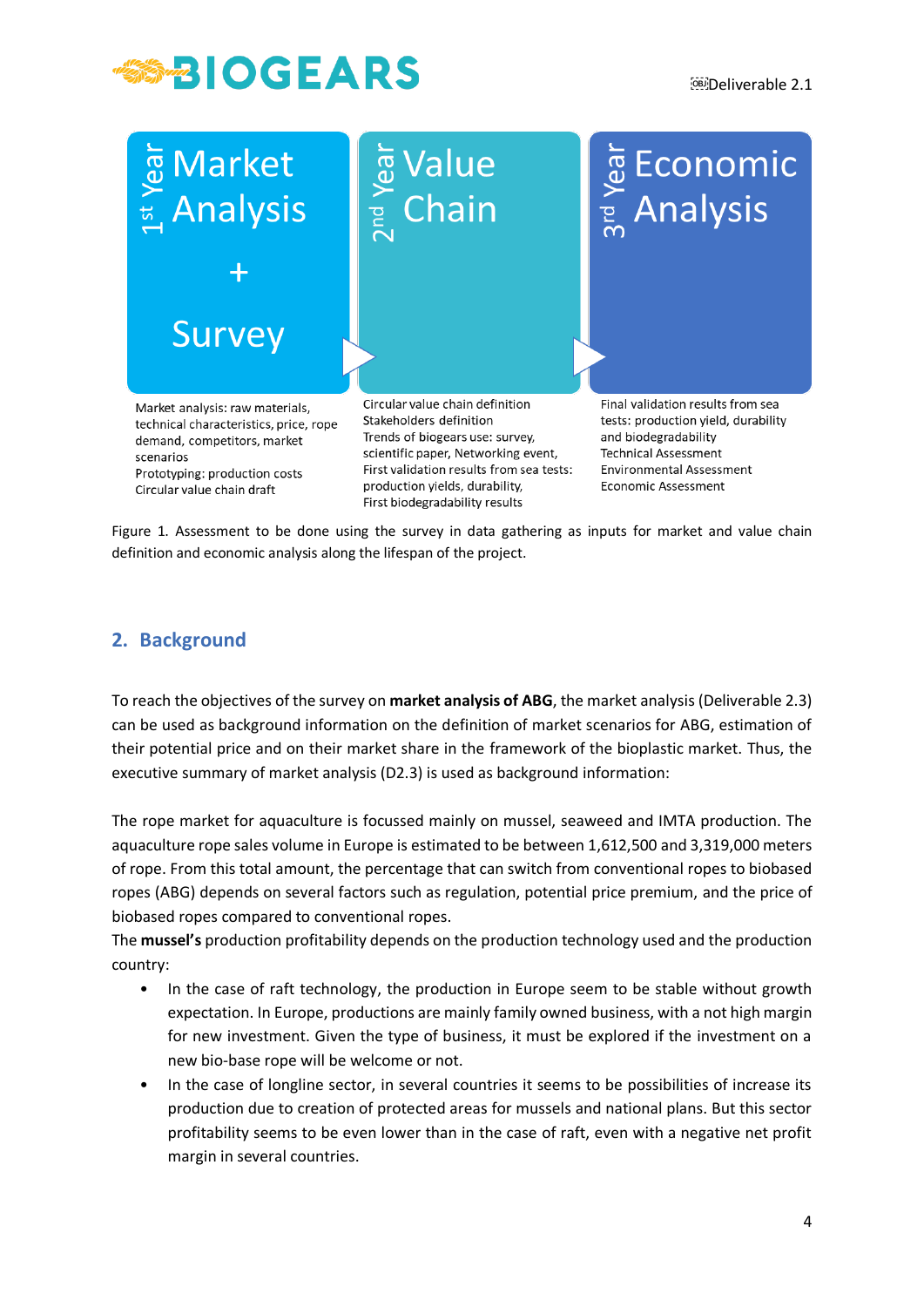## **SABIOGEARS**

- The overall conclusion is that the additional cost, if any, of the use of ABG ropes should be low to be stand by the mussel's business. Additionally, given the business form, they can be resistant to the change if the benefits of the change are not very clear.
- Repair and maintenance costs, that in principle the costs of new ropes are part of these costs, (5%-7% of the total costs), which indicates that does not represent a high percentage over the total costs.
- The mussel market offers considerable potential for further development with good reasons for anticipating a sustained future. However, at all levels within the industry, including production and processing, profitability levels are low, and have declined in recent years (PricewaterhouseCoopers, 2006). The economic performance of mussels on the European market may be challenged by some threats detected at the production level as well as on the marketing side. Though access to recent information on the profitability of the mussel production industry has not been available, it has been observed that some countries seem to have withdrawn somewhat from previous ambitions (Norway, Croatia, Ukraine), with declining production over the past five years.

The seaweed market shows an increasing trend worldwide and in Europe, as algae are perceived by consumers as "superfood", being nutritive and healthy, and can be the source for applications in the ingredients, bio-compounds and biotechnology products market and other novel applications in sectors such as: biorefinery, construction, automotive, biocomposites, packaging, etc.

- Number of seaweed (macroalgae) producing companies is low in Europe (around 20) and producing technology is on development, especially for offshore marine production areas.
- A trend on the increase of productions and number of companies is overviewed, although the expansion of seaweed industry is highly dependent on technology development, especially for offshore marine production areas where seaweed production implementation and expansion is being targeted (i.e. Norway).
- Seaweed production cycle is relatively short, around 8 months in kelp species, and ropes are changed every production cycle, which means that; durability of ropes (meaning technical and mechanical properties required for aquaculture performance at sea) are not as restrictive as those for mussel ropes, intended to be used along in longer production cycles up to 12-14 months in offshore facilities in the south-eastern Bay of Biscay (Azpeitia et al 2017) and raft mussels culture in Galicia (Pérez-Camacho et al. 2013) for around 10 years. Thus, on average, the lifetime of seaweed ropes is 1-year vs 10-years for mussel ropes.
- Seaweed production yield (i.e. 8 kg/m rope for kelp species in industrial farms) can be lower than mussel production yield (10-20 kg/m rope in offshore production and in rafts, with or without thinning-out) per metre of rope, however a higher market price of seaweeds (i.e. from £4/kg wholesale fresh wet seaweed, kelps) than mussels can provide a wider profitability margin for the implementation of ABG in seaweed sector.
- ABG permit seaweed harvesting using machinery in longlines, with the advantage of disposing ABG together with seaweed residues for organic composting without differentiation of residues, unlikely to when using conventional plastic gears.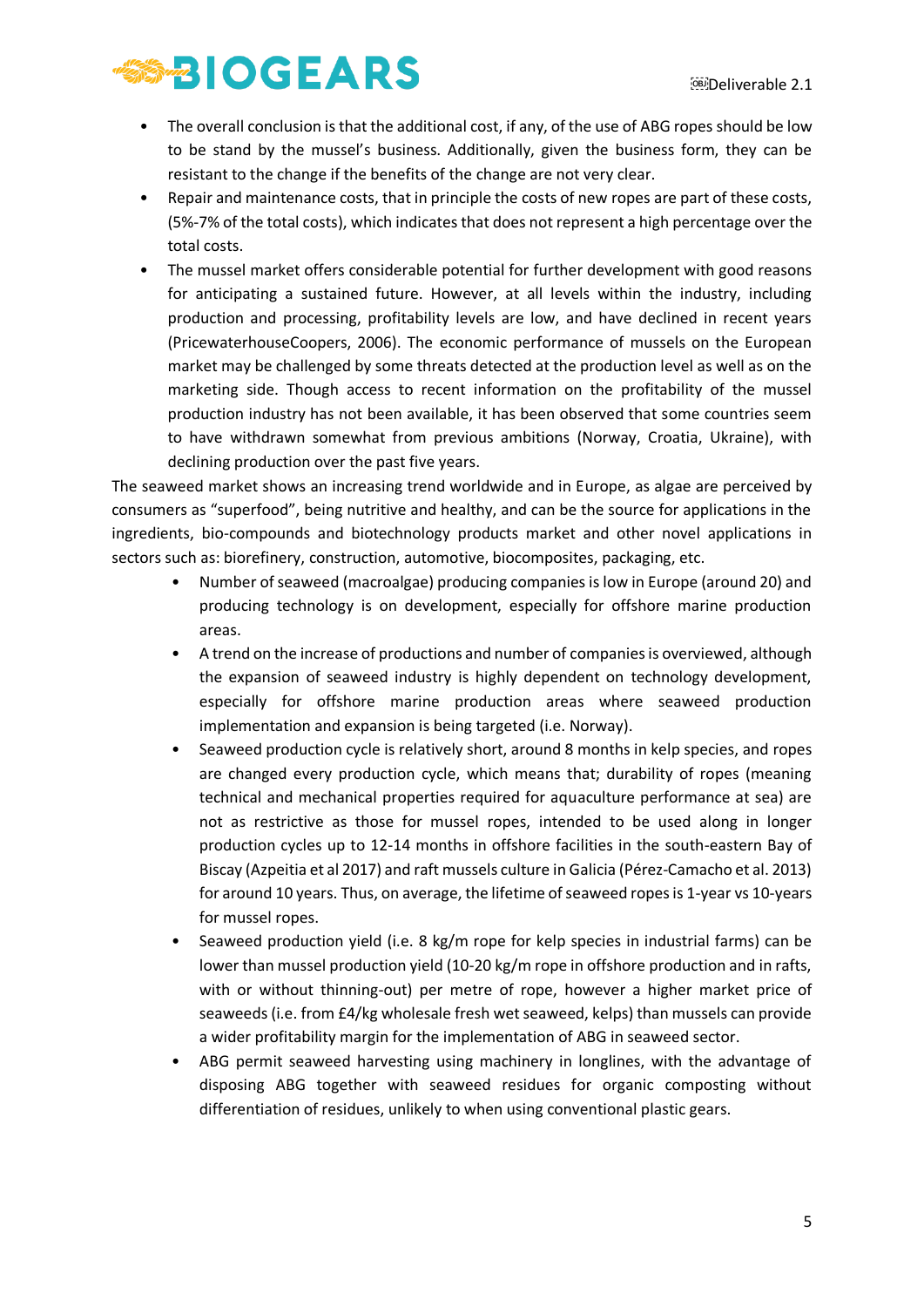An IMTA approach

- The number of IMTA companies, involving bivalve and seaweed production are still scarce.
- Technology and other aspects, such as product added value through certification and profitability assessment regarding circular economy and policy are still on first steps of development.
- Provides the opportunity to expand seaweed industry in already established mussel industry (stable), as seaweed ropes can be deployed in mussel longlines or rafts using the same infrastructures with a lower initial investment, and thus avoids the need for marine spatial planning to find new areas for seaweed culture saving time in licensing.
- Provides the opportunity to producers to implement ABG balancing farm profitability, as one species (seaweed) can compensate the over costs of the other (mussel), thus allowing a quicker penetration of ABG in rope segment market and implementation success in European aquaculture.
- Implementation of IMTA of mussels and seaweed cultured with ABG can give the opportunity for the creation of new biobased value chains, providing a wider range of new added value products (ABG, mussels and seaweed and biomass generation after rope composting), the engagement of new stakeholders and the creation of businesses and local circular economy.

Other applications and market segments for ABG:

- Bouchot mussel sector can be a promising market segment for ABG, with a potential market of (6,864,726 m/year), taking into account that the targeted durability of ABG (1 year) is coincident with that of ropes (coconut fibre) used for the production cycle of mussel cultured in bouchots (10-12 months), which are yearly replaced by new ones. Besides, ABG could be harvested with mussels (using amphibious boats) without breaking down into fibres. Currently, mussel ropes (coconut fibre) are destroyed at harvesting by the action of scrapping, thus coconut fibres can be deployed, change sea bottom conditions, and generate negative impacts on benthic ecosystems. ABG could be recovered after harvest (not destroyed) and disposed in land organic composting circuits. Thus, ABG could also provide an eco-friendly solution for bouchot industry.
- Oyster sector that use ropes deployed from rafts and tables (adult) or as collectors (spat).
- Net applications of ABG should be explored in: (1) bouchot mussel sector for nets used to protect mussels growing on ropes from marine action (tides, currents, storms), wind and predators, (2) seaweed emerging sectors dealing with offshore or marine areas with high energy conditions where rigid structures and nets rather than ropes are being successful (i.e. Norway), (3) oyster net bags for intertidal rack culture.

Additionally, the SWOT analysis of the shellfish sector in Spain (Table 1), as the most important mussel producing country in Europe, can give the insights to identify the sector drivers for the implementation of ABG in the production of mussel in the European aquaculture sector.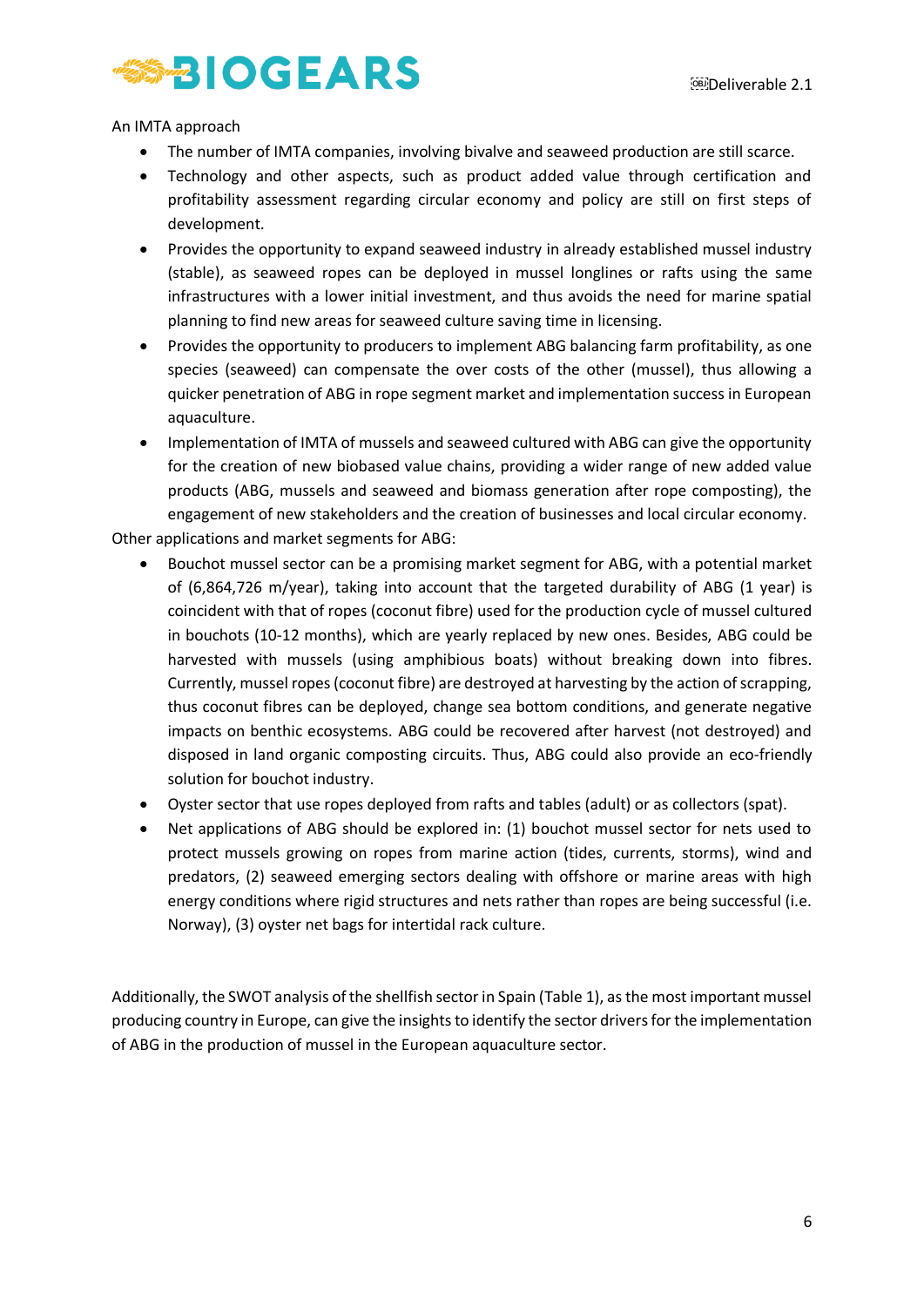

| Table 1. SWOT analysis of shellfish aquaculture sector in Spain (OESA, 2017) <sup>1</sup> |  |
|-------------------------------------------------------------------------------------------|--|
|                                                                                           |  |

| <b>STRENGTHS</b>                                                                                                                                                                                                                                                                                                                                                                                                                                                                                                                                                                  |
|-----------------------------------------------------------------------------------------------------------------------------------------------------------------------------------------------------------------------------------------------------------------------------------------------------------------------------------------------------------------------------------------------------------------------------------------------------------------------------------------------------------------------------------------------------------------------------------|
| Existence of research centres specialized in mollusc hatchery<br>Accredited innovation capacity<br>Optimal natural environmental conditions and (resources)<br>Market opening aided by fisheries and transformation sectors<br>Species complementarity with fisheries and shellfishing<br>Institutional support at regional level<br>High capacity for product diversification through R&D& i<br>Activity with high social and cultural rooting<br>Existence of highly experienced training and capacitation entities<br>Traceability and control systems of proven effectiveness |
| <b>WEAKENESS</b>                                                                                                                                                                                                                                                                                                                                                                                                                                                                                                                                                                  |
| Scarce dynamism of production<br>Legal unsafety<br>Long administrative times for licensing<br>Sectorial planning of aquaculture activity with low coordination or territorial dimension<br>Sector atomization, also of its organization structures<br>Low coordination of policy and specific R&D lines for the sector<br>Low transference of R&D results to producers                                                                                                                                                                                                            |
| <b>OPPORTUNITIES</b>                                                                                                                                                                                                                                                                                                                                                                                                                                                                                                                                                              |
| Increasing global ad national seafood consumption and demand<br>Existence of «Mexillón de Galicia» POD (Protected Origin Denomination)<br>Increasing interest on integrated multitrophic aquaculture (IMTA)<br>International projection of processes and products<br>High production potential and of economy of scale                                                                                                                                                                                                                                                            |
| <b>THREATS</b>                                                                                                                                                                                                                                                                                                                                                                                                                                                                                                                                                                    |
| Increasing International competence and inequality of opportunities<br>Attraction of EU for seafood produced in Third Countries<br>Increasing conflicts for land and water use<br>High number of economic activities impacting on aquaculture sites<br>Highly increasing global production with respect to a stagnated national production<br>Sanitary impact of other activities or uses on the littoral<br>Underused production capacity                                                                                                                                        |

The background on IMTA development in European aquaculture sector is based on deliverables of INTEGRATE project and final considerations (final deliverables in progress).

Regarding the background on the estimation of the **minimization of plastic use in the European aquaculture sector**, by the incorporation of biobased ropes to the market, addressed to O3 (Task 2.3), BLUENET's survey results and the SWOT analysis have been considered as feedback on this issue.

<sup>&</sup>lt;sup>1</sup>[https://www.observatorio-acuicultura.es/sites/default/files/images/adjuntos/libros/cuaderno\\_mejillon.pdf](https://www.observatorio-acuicultura.es/sites/default/files/images/adjuntos/libros/cuaderno_mejillon.pdf)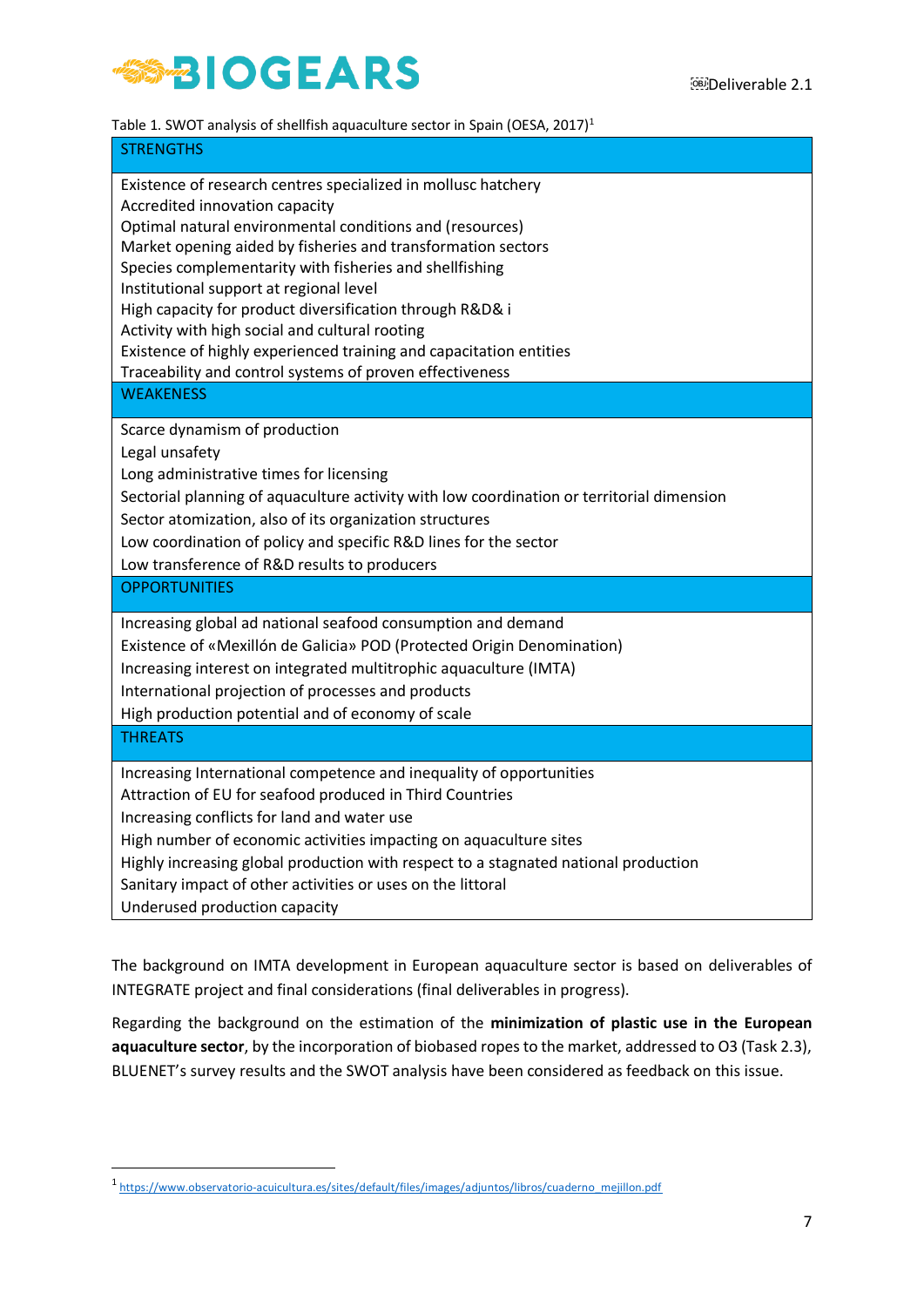## <span id="page-8-0"></span>**3. Design of the questionnaire**

For the design of the survey background information has been taken into account not to add unnecessary questions or to gather the targeted information that can be used to fill the gap on the trends of the aquaculture sector and of other sectors involved on biobased circular value chains generated by ABG manufacturing and implementation in the European market. For the design, the definition of context and objectives, the selection of target stakeholders and the definition of the structure of the questionnaires have been conducted.

### **3.1. Definition of context and objective**

<span id="page-8-1"></span>According to the potential value chain of the ABG, the survey is defined focusing on the de development, manufacturing, and implementation of ABG in the European Aquaculture sector (Figure 2).



Figure 2. ABG value chain based on the aquaculture production of mussels and seaweed using biobased aquaculture ropes.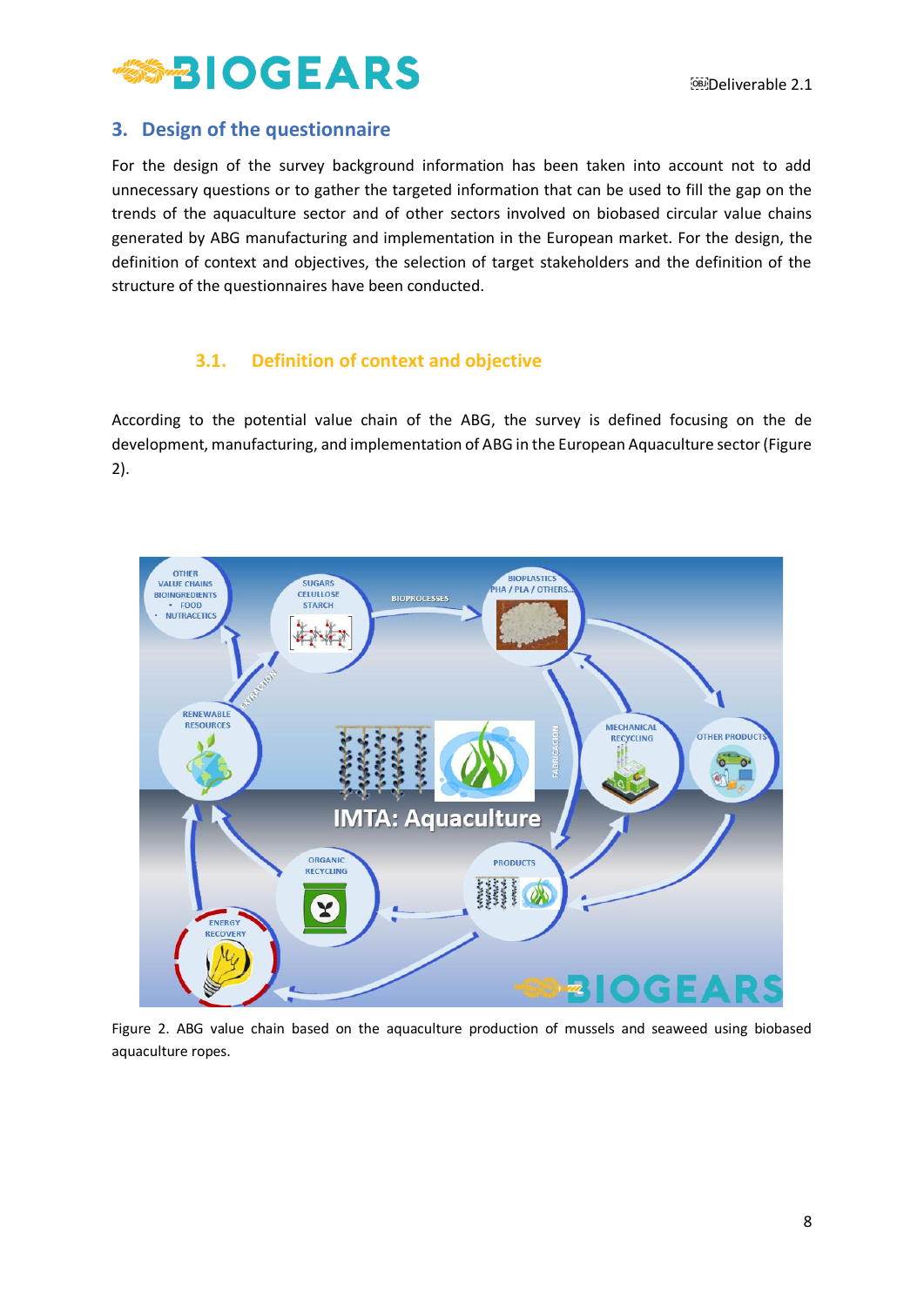Main drivers that can promote a change towards the use of ABG or replacement of oil-based ropes by ABG have been identified in D2.3 Market Analysis, as influencing the change of aquaculture sector towards eco-friendly aquaculture practices:

- 1. FOOD SUPPLY & FOOD SEQURITY
- 2. INCREASING POPULATION & SEFOOD DEMAND
- 3. FOOD QUALITY & HEALTH
- 4. ENVIRONMENTAL AWARENESS
- 5. ANIMAL WELFARE
- 6. FOOD SYSTEM:
- 7. NEGATIVE IMAGE & MEDIA ATENTION TO AQUACULTURE
- 8. POLICY
- 9. TECHNOLOGY INNOVATION
- 10. MARKET POTENTIAL
- 11. PRICE PREMIUM POTENTIAL

The above main drivers have been grouped in 4 general categories or general drivers and the objectives of survey have been set, in terms of responds needed on each driver under a category (Table 2).

Table 2. Relationship of main drivers, grouped in 4 categories (market/economic; sustainability; social/policy; technology), and objectives of the survey (information to be gathered).

| <b>DRIVERS</b>        | <b>Information to be gathered</b>                                |
|-----------------------|------------------------------------------------------------------|
| <b>TECHNOLOGY</b>     | Activity sector, dedication                                      |
|                       | Type of technology used                                          |
|                       | Replacement of plastic ropes by ABG                              |
|                       | IMTA systems knowledge                                           |
|                       | IMTA systems disposition (likeliness to install)                 |
| <b>SUSTAINABILITY</b> | Environmental impact (minimization of plastics)                  |
|                       | Biodegradability                                                 |
|                       | Recycling/compostability                                         |
| <b>SOCIAL/POLICY</b>  | Local value chains                                               |
|                       | Biobased value chains (circular economy)                         |
|                       | Awareness of policies on plastic use                             |
|                       | Responsability of plastic producers                              |
| <b>MARKET/ECONOMY</b> | Intention to buy                                                 |
|                       | Price they will pay                                              |
|                       | Product added value (certifications, labels, premium price, etc) |
|                       | Product safety (health)                                          |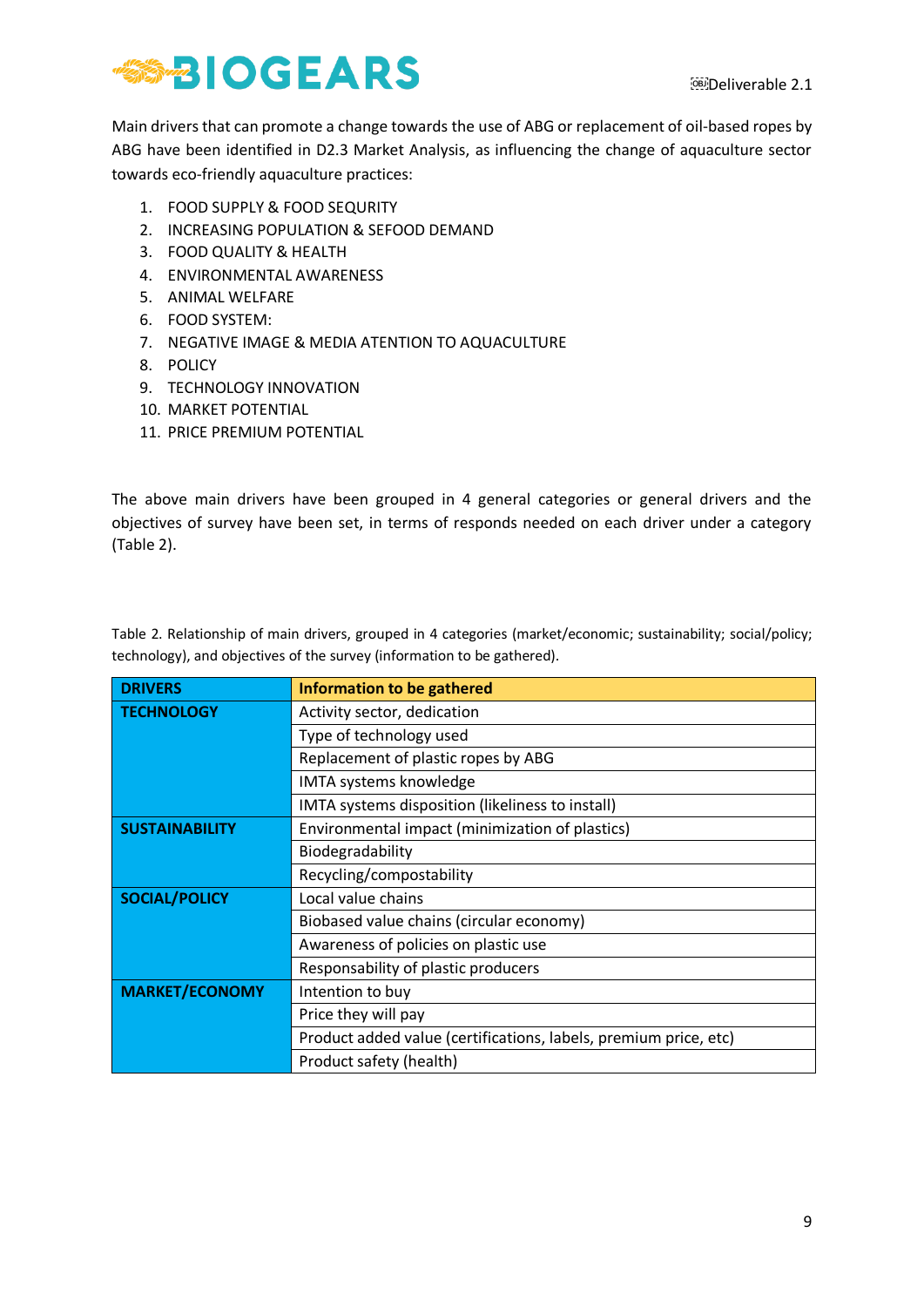

### **3.2. Identification of target stakeholders**

<span id="page-10-0"></span>The 4 main driver categories group the type of responds that we need to get from the survey (Table 2) from different stakeholders in the value chain (Figure 2). In this way the results of the survey will allow us to distinguish the trends or the grade of predisposition of each stakeholder towards using ABG in Europe and promote a more eco-friendly aquaculture sector and the acceptance of the products, mussel and seaweed, produced with ABG.

The stakeholders identified as target stakeholders for the conduction of the survey presented in this deliverable are:

- **Aquaculture producers and activity goods and service suppliers**
- **Rope manufacturers**

Therefore, two different surveys are designed in this deliverable (D 2.1).

On a second approach other 2 surveys are expected to be conducted to estimate the use of ABG in the acceptance of the **aquaculture products**:

- Retail and consumers (subcontracting)
- General public (AZTI media distribution)

On a third approach, a networking event will be organized by ABG consortium during the  $2^{nd}$ International Conference on Circular Economy on Textiles and Plastics (15-16 December 2020, in Bruges, Belgium), where another survey will be elaborated and conducted to have the feedback of the stakeholders related with the value chain previous to the rope manufacturing, which will involve the following target stakeholders:

- Raw materials plastic
- Raw materials from natural resources (biomaterials, biopolymers)
- Compounders
- Yarn manufacturer
- Textile manufacturers

The results of all surveys will be used to achieve the main objectives of the survey (Task 2.2) and to give inputs to other WPs, as detailed in the section 1 of this deliverable. All these results will be analysed and discussed in a scientific paper (Deliverable 2.2), aiming to cover the trends and drivers of change of all main stakeholders involved in the whole value chain generated by the production of ABG and the implementation of their use in the European mussel and seaweed aquaculture sectors.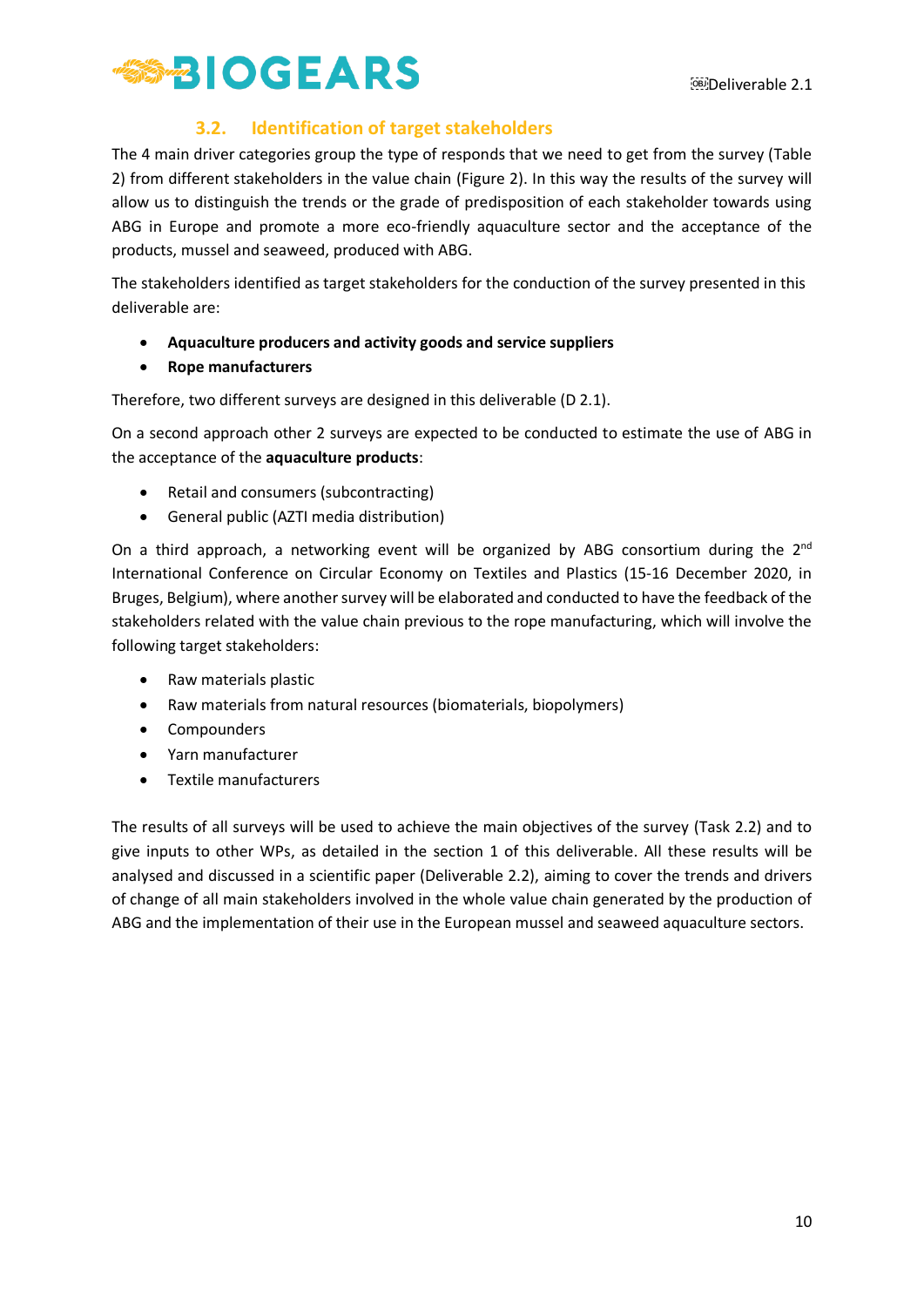

### **3.3. Questionnaire to AQUACULTURE stakeholders**

<span id="page-11-0"></span>In this section, the questionnaire for aquaculture stakeholders, aquaculture producers and activity goods and service suppliers(ancillary industry) is designed. A list of aquaculture stakeholders has been elaborated, specially focused on mussel and seaweed, including IMTA producers (irrespective of the species produced), although is to be confidential, as this deliverable is of public access.

The structure of the questionnaire has been designed considering the specific aim of Task 2.2 but keeping the global vision of the project and including sections that could support and complement the development of other tasks to give input to other WPs, as explained in section 1 of this deliverable, regarding the general objective of the survey within the project.

The questionnaire contains open-ended questions, close-ended questions, Likert-scores, multiple and single choice answer options, as well as spaces for additional comments. The different types of questions have been organized by content and structured into three main sections:

- Section 1: General questions
- Section 2: Activity specific questions
- Section 3: Additional information

In section I: general questions will be asked to build the profile of respondents, such as the activity geographical area and dedication or type of business activity in the aquaculture value chain.

In section II: questions related to information to be gathered on specific drivers identified for the shift towards the use of ABG and minimization of plastic gears and plastic use in offshore mussel and seaweed aquaculture, such as technology, sustainability, social/policy and market/policy (Table 3) will be asked:

In **Technology questions**, when a respondent is an aquaculture producer (already answered in Section I), the initial questions will be directed towards knowing the species they produce and the technology they use for it. Fish producers will be also included as their answers in questions of substitution/replacement of plastic gears by ABG can give an idea of acceptability of ABG by other aquaculture sectors, helping to minimize plastic use and the generation of marine litter by marine aquaculture. Additionally, questions regarding the general awareness and knowledge of IMTA production systems and sustainability will be asked to all aquaculture stakeholders, producers and good and services suppliers. In case of aquaculture producers, their intention or willingness to install an IMTA system will be also asked.

In **Sustainability questions**, respondents will be asked about the awareness of plastic use in aquaculture, as being mussel and seaweed ropes 100% of oil-source plastics, and their impact on marine environment. Also, about other options of gears, based on biobased materials, which are being implemented in other activity sectors they may be aware of, intending to be biodegradable and thus generating a lower environmental impact. Questions to address stakeholder's intentionality towards the substitution of conventional gears (100% oil-based plastic) by ABG will be asked, assessing the weight of drivers such as biodegradability, composability, price, or convenience on this decision.

In **Social/policy questions**, respondents will be asked about their awareness on new policies related to the plastic use in marine environments, which can be also in line with their awareness on the negative impact of plastics in the sea, and the new policy in development that can be applied to plastic producers (rope manufacturers) on their responsibility on the correct use of the plastics beyond their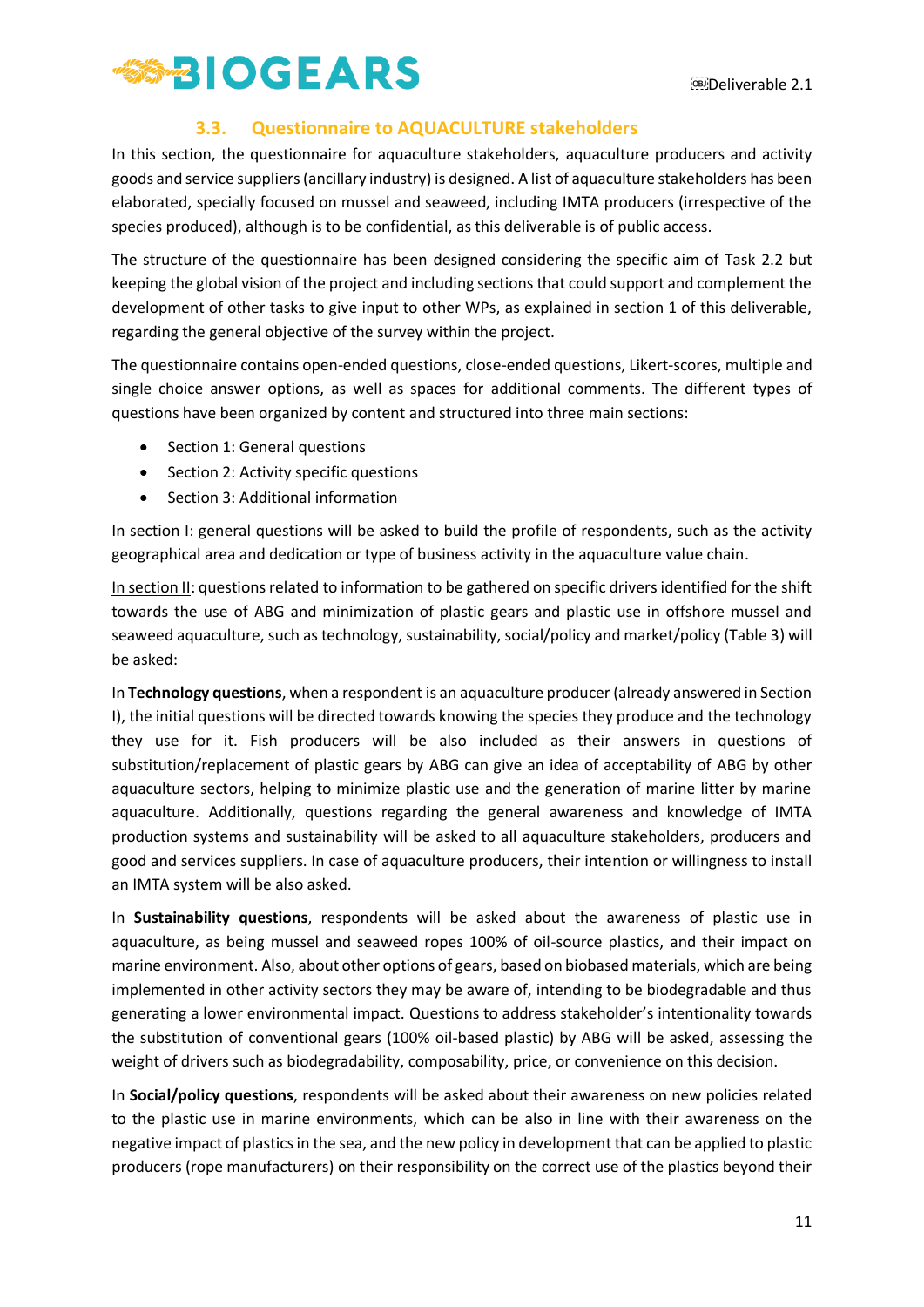end of life. Related also to policy and social wellbeing, respondents will be asked about their perception of the generation of circular economy and short local value chains that can promote jobs locally.

In **Market/Economy questions**, respondents will be asked about their willingness to buy and the price that they will pay for ABG. Regarding the willingness to buy, they will be asked about the drivers involved in their decision, such as; sustainability (minimization of plastic use in the oceans or promote a more sustainable and eco-friendly aquaculture), policy (awareness of new policy on plastic use in the oceans and after use responsibility), product quality and added value (premium price products, certifications, product safety-microplastics and relation with consumer's health issues). They will give a value to each driver (1 to 5) so that a ponderation of the drivers or weight on their decision-making can be assessed. Finally, as the last question, and expecting that they have all the benefits of ABG in mind, they will be asked to give an average price for the ABG (ranges of price will be presented as answers).

In section III: 1 general question for general perception on advantages and disadvantages of the use and implementation of ABG in European aquaculture will be asked.

The questionnaire has been structured in 20 total questions, being 17 of specific nature and importance for aquaculture producers and stakeholders to have a survey that can take around 10 minutes to answer, intending nor to be too long.

### **3.3.1. Questionnaire to AQUACULTURE producers and suppliers**

## <span id="page-12-0"></span>**BIOGEARS: SURVEY TO AQUACULTURE PRODUCERS AND SUPPLIERS**

#### **Presentation of the questionnaire:**

Hello, this questionnaire is being distributed from EU\_BIOGEARS project to the aquaculture sector, where you may work. BIOGEARS aims to fill the gap on aquaculture biobased gears (ABG) for mussel and seaweed aquaculture, by providing the European aquaculture sector with biobased, biodegradable ropes that are durable, marketable and fit-for-purpose, and hence have a highly reduced carbon footprint along the whole value chain. Thus, produced ABG aim to substitute the currently used 100% petrol based (non-recyclable) plastics gears, which can potentially contribute to marine litter generation and impact on the marine environment when not disposed of correctly. Therefore, aims to generate biodegradable ABG that can be introduced in land composting circuits and generate biomass and promote circular biobased economy. Finally, ABG aims to produce healthy and low-trophic aquaculture products, mussels and seaweed, boosting eco-friendly aquaculture by using IMTA (Integrated Multitrophic Aquaculture) and biobased value chains in Europe.

#### **Section I: General questions**

**Q1:** Which is your business activity segment in the aquaculture value chain? (Select answer from Q1 list in Annex 1)

**Q2:** Which EU Country (EU-28) do you work in? (Select answer from Q2 list in Annex 1)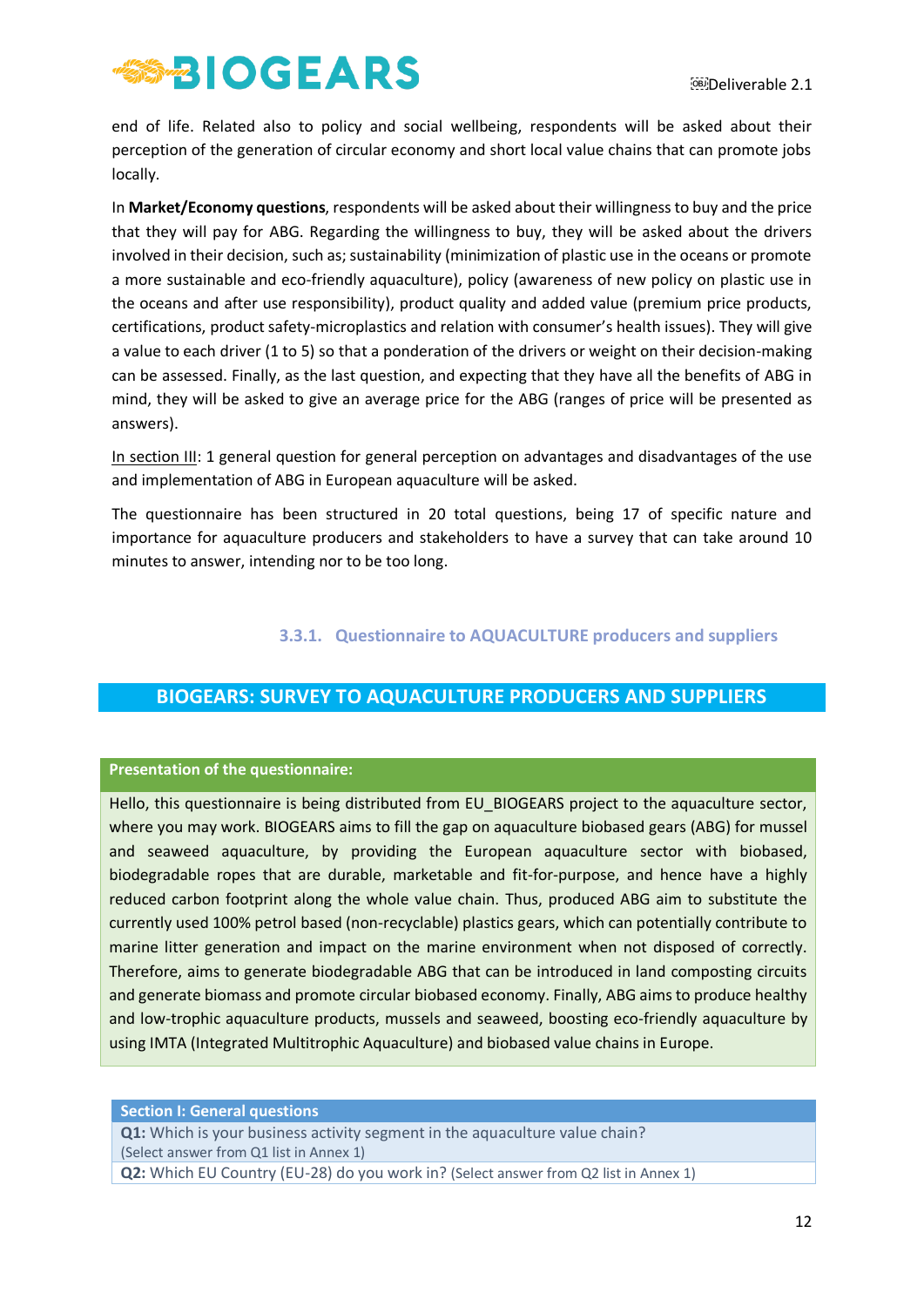

**Section II: Activity specific questions**

**Technology questions: Only for aquaculture producers**

**Q3:** Which species do you produce? (Select answer from Q3 list in Annex 1)

**Q4:** Which System/technology do you use for production? (Select answer from Q4 list in Annex 1)

**Q5:** Which type of culture do you practice? (Select answer from Q5 list in Annex 1)

**Q6:** Which type of gears do you use? (Select answer from Q6 list in Annex 1)

**Q7:** Which is the annual quantity of bags (units), nets (m) or ropes (m) (excluding main lines and mooring lines) used for production? (Select answer from Q7 list in Annex 1)

#### **Section II: Activity specific questions**

#### **About: IMTA:**

**"IMTA",** Integrated Multitrophic Aquaculture, is a production system that integrates the production of vertebrate and invertebrate species and macroalgae. Cultivated organisms are fed aquatic species, like fish or shrimp, and species extracting the organic and inorganic matter from the water. Species extracting the organic matter (uneaten food and faeces) may be mussels, oysters, clams, sea urchins or polychaetes. Species extracting the inorganic matter, such as macroalgae, capture and use the inorganic nutrient wastes. In BIOGEARS project approach, IMTA allows the creation of more sustainable production systems because wastes of mussel production are valued as a resource for macroalgae rather than considered a burden or pollution. This contributes to environmental sustainability and a more efficient use of resources, while favouring economic diversification (product diversification, bringing company stability through risk reduction), and social acceptability (best management practices).

**Q8:** The implementation of IMTA systems can contribute to the sustainable development of Aquaculture? Please valuate in a score from 1 to 5.

#### **Likert scale response**

(1 – Don't agree at all; 2 –Somehow agree; 3 – Agree; 4 – Agree a lot; 5 –Totally agree; NA – Missing answer)

**Q9:** The implementation of IMTA systems/productions, using environmentally responsible practices, can contribute to increasing the good perception and acceptability of the aquaculture products. Please valuate in a score from 1 to 5.

#### **Likert scale response**

(1 – Don't agree at all; 2 –Somehow agree; 3 – Agree; 4 – Agree a lot; 5 –Totally agree; NA – Missing answer)

**Q10:** I will implement an IMTA system in your production site

**Likert scale response**

(1 – Don't agree at all; 2 –Somehow agree; 3 – Agree; 4 – Agree a lot; 5 –Totally agree; NA – Missing answer)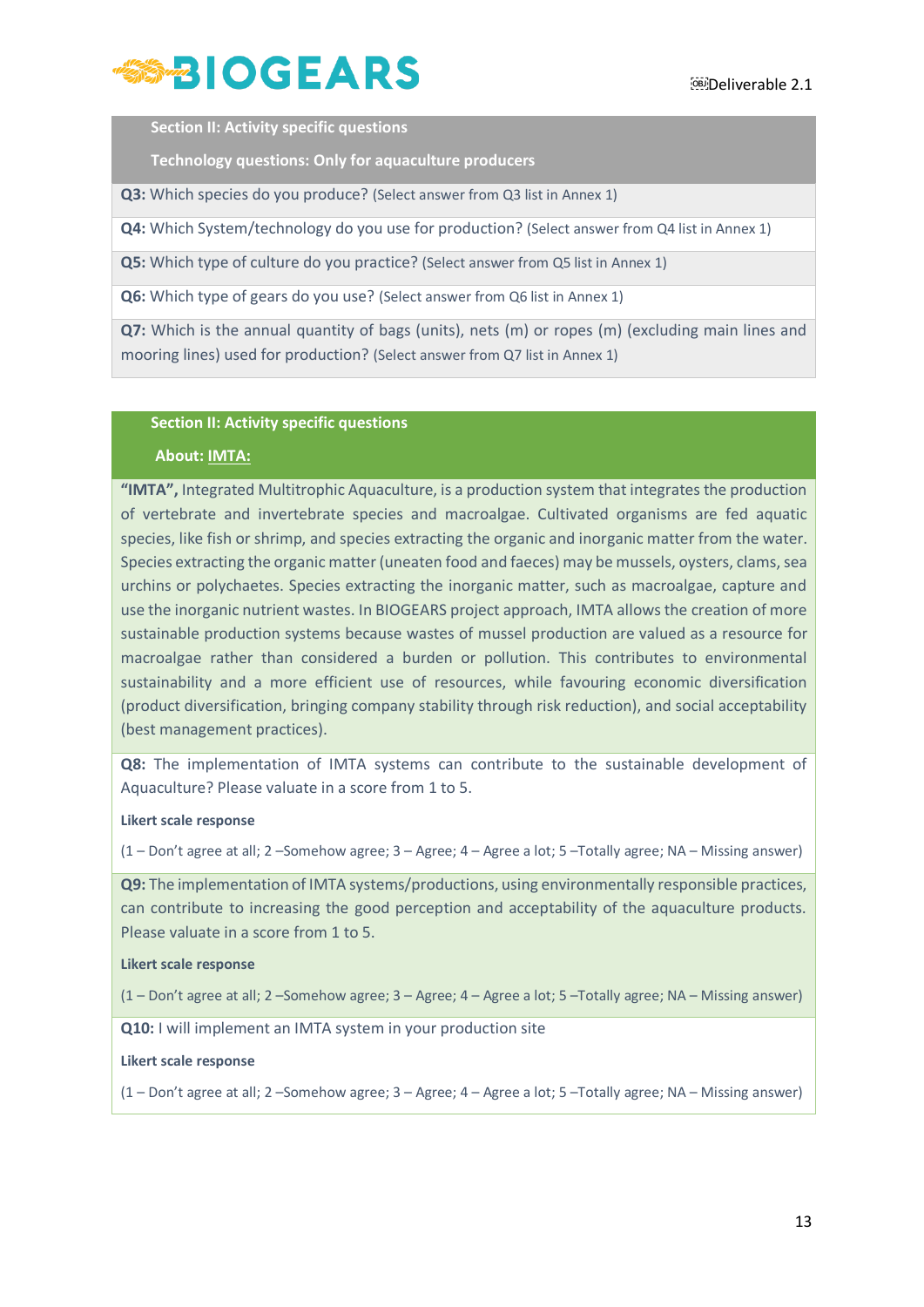#### **Sustainability questions**

**About Plastics: Numerous studies on the abundance of plastics debris, especially in the oceans, have established that plastic pollution is pervasive with even the remotest locations affected. While concentrations vary locally, plastic debris has been found in the Arctic, the Antarctic, uninhabited islands, and the deep sea. Plastics represent the majority of marine litter on the ocean surface, on beaches and on the sea bottom. According to AWI's Litterbase database, 73 % of all items collected in 523 studies from 3 565 locations are plastics. In relation to the marine litter generated by aquaculture, the amount of studies conducted is scarce and give insight on the contribution of fishing and aquaculture sectors, although not clearly dividing each contribution Some studies have reported that the exposure of marine fish and invertebrates to nonbiodegradable plastic resulted in oxidative stress, and the subsequent induction of lipid peroxidation. The transference of nanoplastics to fish through the food chain establishes a possible route of exposure to nanoplastics for humans.**

**Q11:** Regarding the use of plastic in the marine environment and the negative impacts they cause to the marine ecosystems, Aquaculture, as a food producing sector, should be one of the first marine sectors to avoid the use of plastics. Please valuate in a score from 1 to 5.

#### **Likert scale response**

(1 – Don't agree at all; 2 –Somehow agree; 3 – Agree; 4 – Agree a lot; 5 –Totally agree; NA – Missing answer)

**Q12**: I think that the current aquaculture gears (100% made of plastic from fossil resources) should be substituted by gears (ropes, nets, lines) made of more eco-friendly materials? Please valuate in a score from 1 to 5.

#### **Likert scale response**

(1 – Don't agree at all; 2 –Somehow agree; 3 – Agree; 4 – Agree a lot; 5 –Totally agree; NA – Missing answer)

**Q13:** I will you use these eco-friendly gears (ropes, nets, lines) instead of the conventional (100% plastic)? (Select answer from Q13 list in Annex 1)

#### **Social/Policy questions:**

**Q14:** Have you heard of or are you aware of the policy in development related to the generation of a more sustainable and eco-friendlier aquaculture sector in Europe and the use of plastics in the sea? (Select answer from Q14 list in Annex 1)

**Q15:** I'm aware of the policy in development that is going to be implemented to producers of plastic items related to the extended producer responsibility about the correct use (disposal and management as plastic residue) of their products beyond their end of life. Please valuate in a score from 1 to 5.

#### **Likert scale response**

(1 – Don't agree at all; 2 –Somehow agree; 3 – Agree; 4 – Agree a lot; 5 –Totally agree; NA – Missing answer)

**Q16:** The implementation of ABG or biobased ropes in mussel and seaweed European aquaculture can be a change factor or a driver for the generation of new biobased value chains and circular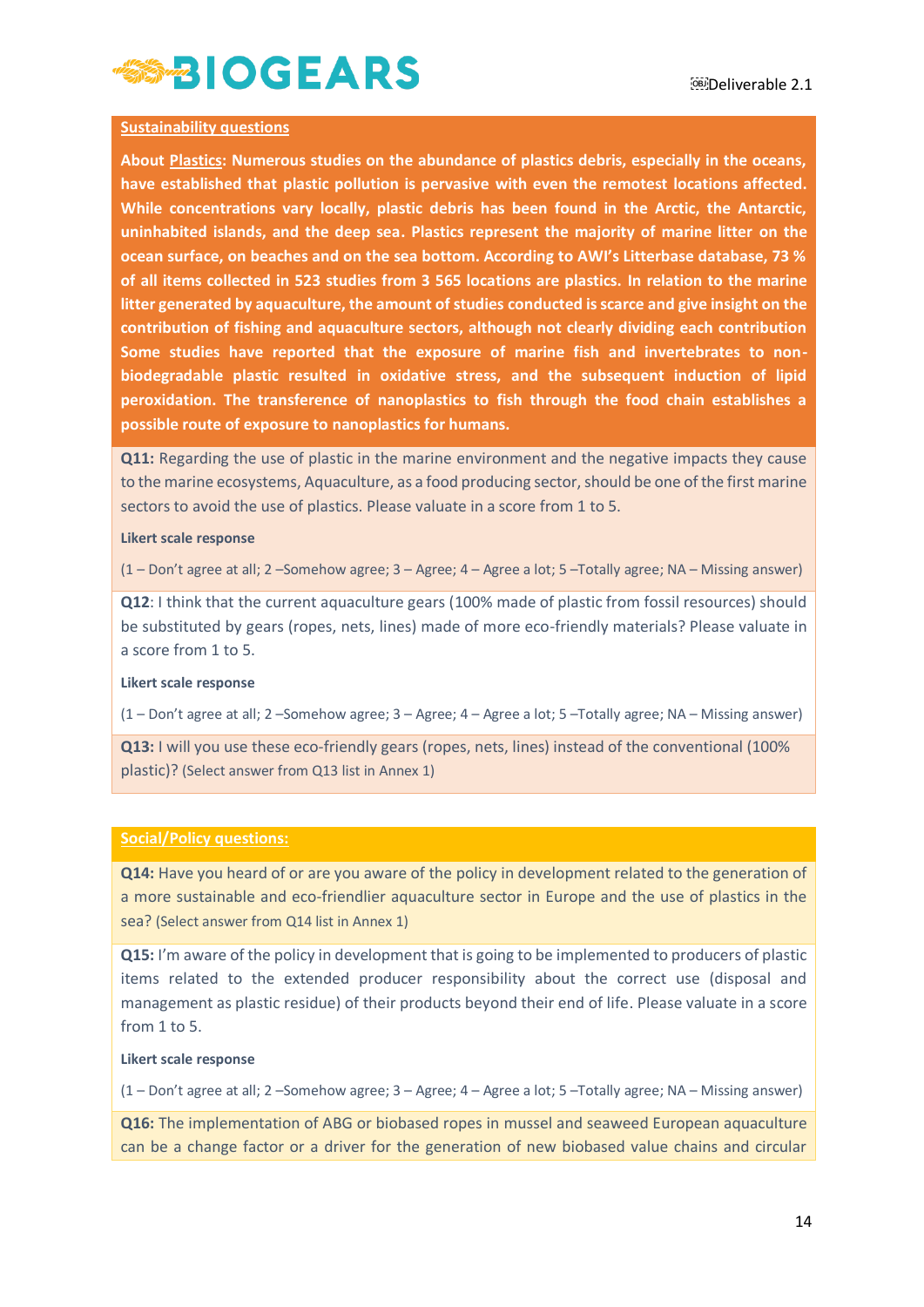economy in Europe (Figure 2 of this deliverable is added to illustrate the question). Please valuate in a score from 1 to 5.

#### **Likert scale response**

(1 – Don't agree at all; 2 –Somehow agree; 3 – Agree; 4 – Agree a lot; 5 –Totally agree; NA – Missing answer)

**Q17:** The use of ABG in European aquaculture can generate 'short' value chains (local or regional), tending to use biodegradable/compostable biomaterials for the manufacture of ropes (ABG) that can be disposed in land organic composting circuits and generate organic biomass for other local activities, thus generating also local jobs. For the generation of these local value chains please select the main drivers. (Select answer from Q17 list in Annex 1)

#### **Market/Economy questions:**

At the global level, since 2016, aquaculture has been the main source of fish available for human consumption, reaching a share of 52 percent in 2018 (FAO, 2020). In nominal terms, prices in the fishery and aquaculture sector are expected to rise in the long term up to 2030 due to a number of factors affecting demand (improved income, population growth and higher meat prices) and supply (stable capture fisheries production, slowing growth in aquaculture production, and cost increase for inputs of feed, energy and oil). In addition, the slowdown in China's fisheries and aquaculture production will stimulate higher prices in China, with repercussions on world prices. In turn, Europe is dependent on imports, from Asiatic countries and specially from China to reach the seafood demand. The higher prices at the production level, coupled with high demand of fish for human consumption, will globally stimulate an estimated 22 percent increase in the average price of internationally traded fish by 2030 relative to 2018 (FAO, 2020). High feed prices could also have an impact on the species composition in aquaculture, with a shift towards species requiring less feed, cheaper feed, or no feed (FAO, 2020).

**Q18:** Shellfish and algae production could increase to reach Europe's seafood demand, as being species requiring no feed (no fishmeal and fish oil requirement) and less energy and oil (less fossil fuel dependence) than other marine species , although in a sustainable way. For the development and expansion of mussel and algae aquaculture in Europe please select the main drivers. (Select answer from Q18 list in Annex 1)

**Q19:** To boost consumer's good health and wellbeing and support responsible production and consumption in the food system, sustainable (environmental, social, and economic) and resource efficient food production systems and industry are identified among the Sustainable Development Goals. In this context, ABG could be used as new tools to track the change towards a sustainable aquaculture development and therefore of the food system. (Select answer from Q19 list in Annex 1)

#### **Section III: Additional information**

#### **Many thanks for all your contributions!**

**Q20:** This question is an open answer question to know the general opinion of respondents on the advantages or disadvantages of the implementation of ABG in European aquaculture and market**.**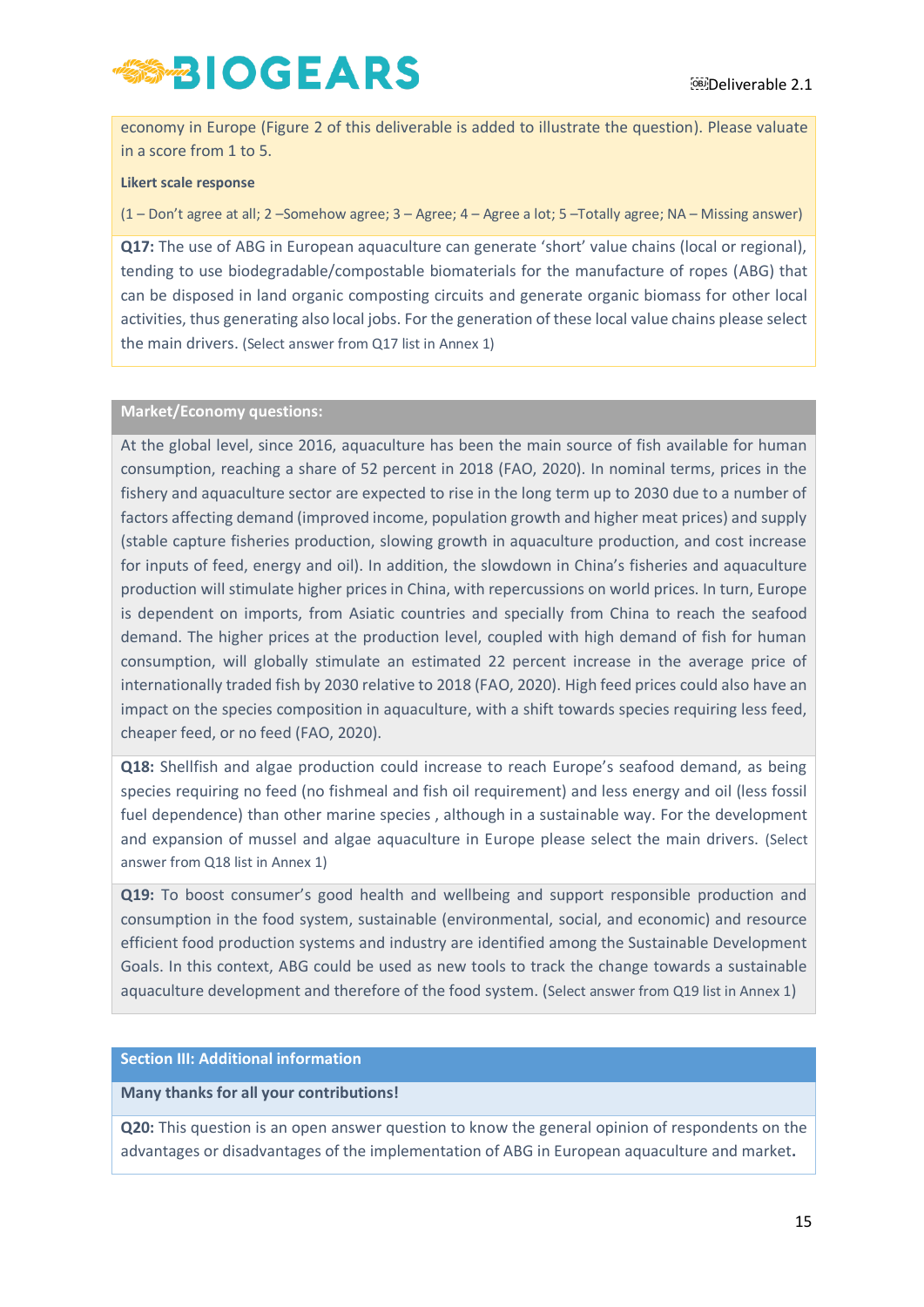

### **3.4. Questionnaire to ROPE MANUFACTURERS**

<span id="page-16-0"></span>A questionnaire for rope manufacturers, already identified in Deliverable 2.3, has been elaborated to be conducted on personal interviews by phone calls or using online teleconference tools. The design of the questionnaire has been done to explain, in brief, the general objectives of the project and of the survey, also explaining confidentiality terms, the number of questions and the proximate duration of the survey. Additional information will be also appreciated and introduced in the comments section, at the end of each driver category where the questions are grouped, such as: market/economic, sustainability, social/policy and technology (Table 2).

#### **3.4.1. Questionnaire to ROPE manufacturers**

## **ABG: SURVEY TO ROPE PRODUCERS**

<span id="page-16-1"></span>**BIOGEARS**: is a new innovative project funded by the European Union under the European Maritime and Fisheries Fund that is set to develop aquaculture biobased gear solutions (ABG) for the creation of an eco-friendly offshore aquaculture sector using a multitrophic approach and new biobased value chains. BIOGEARS will foster an eco-friendly aquaculture industry with the results of the project creating a biobased value chain under the EU Bioeconomy Strategy framework.

**OBJECTIVE:** The objective of this survey is to find out, from the point of view of rope manufacturers, the potential of implementing more sustainable production systems, such as **ropes made from organic materials**, aiming to be biodegradable/compostable.

**Confidentiality**: The response of the survey will be presented jointly assuring the confidentiality of the respondents. Results of this survey will be used only in BIOGEARS project. I agree that the conversation is recorded.

**Questionnaire:** The questionnaire is made up of 40 questions related to the policy and regulation, sustainability, economy and market. The estimated duration of the interview is 20 min.

| <b>COMPANY GENERAL DATA</b>                          | <b>ANSWER</b> |
|------------------------------------------------------|---------------|
| Name of the company:                                 |               |
| Number of workers:                                   |               |
| Main activity:                                       |               |
| Other activities:                                    |               |
| Location:                                            |               |
| Main clients (specify the country of the companies): |               |
| Others                                               |               |
| Comments                                             |               |
|                                                      |               |
|                                                      |               |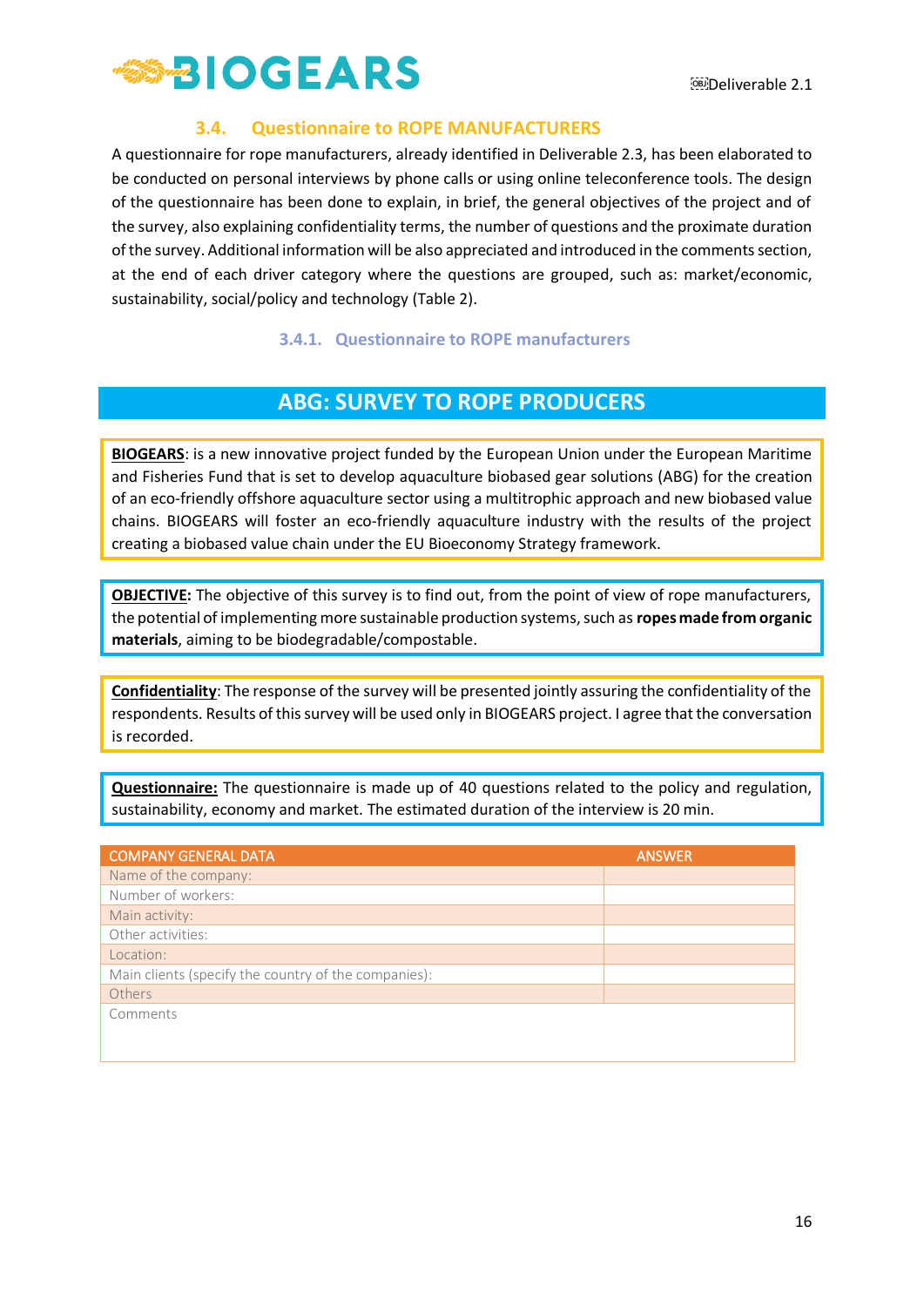# **SS-BIOGEARS**

| <b>MARKET/ECONOMY</b>                                                                                                                                                     | <b>ANSWERS</b> |
|---------------------------------------------------------------------------------------------------------------------------------------------------------------------------|----------------|
| Q1: For the mussel's production, how many tn/metres of ropes do you sell in Europe?                                                                                       |                |
| On-growing ropes                                                                                                                                                          |                |
| Collector ropes                                                                                                                                                           |                |
| Q2: For the seaweed production, how many tn/metres ropes do you sell in Europe?                                                                                           |                |
| Q3: How many ropes (tn/metres) do you sell in third countries?                                                                                                            |                |
| Q4: Is the rope demand increasing, decreasing or stable?                                                                                                                  |                |
| Mussels                                                                                                                                                                   |                |
| Seaweed                                                                                                                                                                   |                |
| By country<br>$\overline{\phantom{a}}$                                                                                                                                    |                |
| Q5: There is any aquaculture producer that have already required 'bio' ropes (ABG) How<br>many metres? Which country it is from? For which aquaculture production sector? |                |
| Q6: Do you produce any kind of 'bio' or 'compostable' rope?                                                                                                               |                |
| How many (tn/m)?<br>$\overline{\phantom{a}}$                                                                                                                              |                |
| Countries?                                                                                                                                                                |                |
| What bio – material can be used?                                                                                                                                          |                |
| Aquaculture sector: species (mussel, seaweed, others) and technology (longline,                                                                                           |                |
| raft, others)                                                                                                                                                             |                |
| Q7: What is the price of the conventional rope for mussel production? (EUR/tn or                                                                                          |                |
| EUR/metre)                                                                                                                                                                |                |
| Q8: What is the price of the conventional rope for seaweed production?                                                                                                    |                |
| (EUR/tn or EUR/metre)                                                                                                                                                     |                |
| Q9: What is/may be the price of an ABG for mussel production?                                                                                                             |                |
| (EUR/tn or EUR/metre)                                                                                                                                                     |                |
| On-growing ropes - Specify bio - material                                                                                                                                 |                |
| Collector ropes - Specify bio - material<br>$\sim$                                                                                                                        |                |
| Q10: What is may be the price of an ABG for seaweed production?                                                                                                           |                |
| (EUR/tn or EUR/metre)                                                                                                                                                     |                |
| - Specify bio - material'<br>Q11: What is the approximate cost of producing a conventional rope?                                                                          |                |
| (EUR/tn or EUR/metre) for mussel and seaweed                                                                                                                              |                |
| Q12: What is the approximate cost of producing an ABG? Increase of cost over the                                                                                          |                |
| traditional rope bases? [in % or in a range]                                                                                                                              |                |
| -By type of rope or raw material.                                                                                                                                         |                |
| Q13: What is/may be the Increase of production cost of an ABG over the conventional                                                                                       |                |
| rope basis? [increase in % or in a range]                                                                                                                                 |                |
| By type of rope or raw material                                                                                                                                           |                |
| Q14: What maximum price could a mussel producer pay for an ABG?                                                                                                           |                |
| Longline/Country                                                                                                                                                          |                |
| On-growing ropes                                                                                                                                                          |                |
| Collector ropes                                                                                                                                                           |                |
| Raft/Country                                                                                                                                                              |                |
| On-growing ropes<br>$\overline{\phantom{a}}$                                                                                                                              |                |
| Collector ropes                                                                                                                                                           |                |
| Bottom/Country<br>Collector ropes                                                                                                                                         |                |
| Q15: What maximum price could a seaweed producer pay for an ABG?                                                                                                          |                |
| -Specify by type of rope and country:                                                                                                                                     |                |
| Q16: What is de durability of the ropes (months) for mussel production?                                                                                                   |                |
| Longline/Country                                                                                                                                                          |                |
| On-growing ropes                                                                                                                                                          |                |
| Collector ropes                                                                                                                                                           |                |
| Raft/Country                                                                                                                                                              |                |
| On-growing ropes                                                                                                                                                          |                |
| Collector ropes                                                                                                                                                           |                |
| Bottom/Country                                                                                                                                                            |                |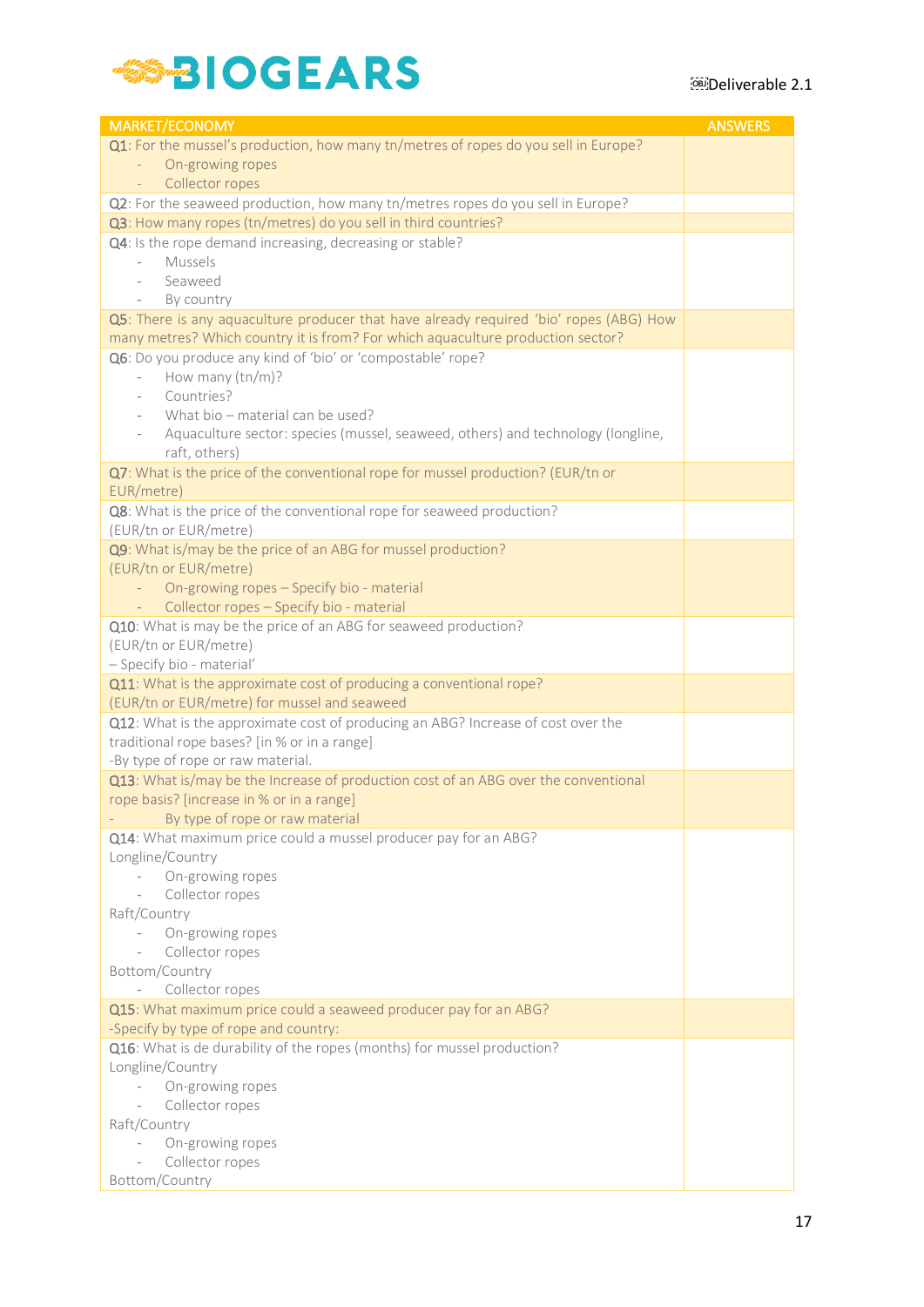

| Collector ropes                                                                                |  |
|------------------------------------------------------------------------------------------------|--|
| <b>Q17</b> : What is de durability of the ropes (months) for seaweed production?               |  |
| Longline/Country                                                                               |  |
| Specify type                                                                                   |  |
| Raft/Country                                                                                   |  |
| - Specify type                                                                                 |  |
| Others/Country                                                                                 |  |
| Specify type                                                                                   |  |
| Q18: What are the advantages of an ABG? (open answer)                                          |  |
| Q19: What are the disadvantages of an ABG? (open answer)                                       |  |
| Q20: If the certification/labelling of aquaculture products will consider the materials of the |  |
| rope, do you think that it will affect to the demand of ABG for the aquaculture sector?        |  |
| Comments                                                                                       |  |
|                                                                                                |  |

#### (1 – Strongly Disagree; 2 – Disagree; 3 – Neither agree nor disagree; 4 – Agree; 5 – Strongly Agree; NA – Missing answer)

| <b>ENVIRONMENTAL SUSTAINABILITY:</b>                                          | $\overline{2}$ | 3 | 4 | 5 | <b>NA</b> |
|-------------------------------------------------------------------------------|----------------|---|---|---|-----------|
| Q21: Ropes for the mussel's production in aquaculture are sustainable.        |                |   |   |   |           |
| Q22: Ropes for the seaweed production are sustainable.                        |                |   |   |   |           |
| Q23: Sustainability of mussel's production can be improved by using ABG.      |                |   |   |   |           |
| Q24: Sustainability of seaweed production can be improved by using ABG        |                |   |   |   |           |
| Q25: The demand of 'sustainable' ropes is increasing.                         |                |   |   |   |           |
| Q26: The 'sustainability' of the ropes can be improved in (give a value to    |                |   |   |   |           |
| each):                                                                        |                |   |   |   |           |
| Raw materials                                                                 |                |   |   |   |           |
| Additives                                                                     |                |   |   |   |           |
| Compounds                                                                     |                |   |   |   |           |
| Production process                                                            |                |   |   |   |           |
| The use of the ropes and end of life use                                      |                |   |   |   |           |
| Others (specify)<br>$\overline{\phantom{a}}$                                  |                |   |   |   |           |
| Q27: Certifications of sustainability for aquaculture products (mussels and   |                |   |   |   |           |
| seaweed) should consider the materials of the ropes. (Example: ASC -          |                |   |   |   |           |
| https://www.asc-aqua.org/)                                                    |                |   |   |   |           |
| Q28: In my opinion, at the end on the life of the rope the following concepts |                |   |   |   |           |
| are important (give a value to each):                                         |                |   |   |   |           |
| Recycling potential                                                           |                |   |   |   |           |
| Biodegradability                                                              |                |   |   |   |           |
| Composability                                                                 |                |   |   |   |           |
| Comments                                                                      |                |   |   |   |           |
|                                                                               |                |   |   |   |           |
|                                                                               |                |   |   |   |           |
|                                                                               |                |   |   |   |           |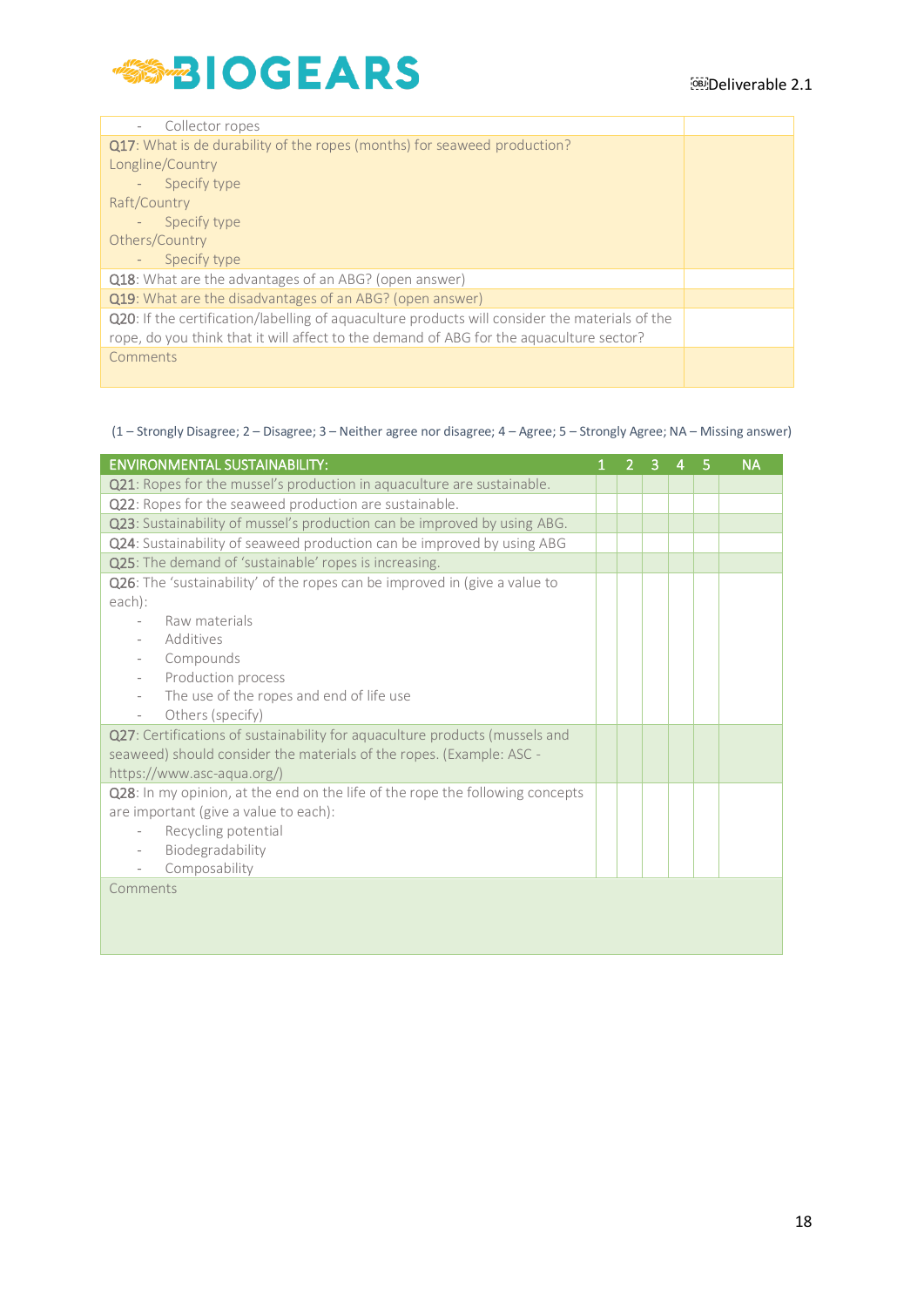(1 – Strongly Disagree; 2 – Disagree; 3 – Neither agree nor disagree; 4 – Agree; 5 – Strongly Agree; NA – Missing answer)

| SOCIAL / POLICY / REGULATION: Several EU and national policies and initiatives<br>upon aquaculture <sup>2</sup> :<br><b>Common Fisheries Policy</b><br>œ<br><b>European Green Deal</b><br>o.<br>Farm to Fork Strategy<br>o.<br>o.<br><b>Marine Litter Strategy</b><br>European Strategy for Plastics in a Circular Economy<br>o,<br>The circular economy is increasingly being promoted:<br>2015: EU Action Plan on Circular Economy<br>o.<br>2018: Circular Economy Package<br>o.<br>'Basque Startegy on Circular Economy 2030'.<br>o.<br>Extended producer responsibility <sup>3</sup><br>o. |  |                  |                |           |
|------------------------------------------------------------------------------------------------------------------------------------------------------------------------------------------------------------------------------------------------------------------------------------------------------------------------------------------------------------------------------------------------------------------------------------------------------------------------------------------------------------------------------------------------------------------------------------------------|--|------------------|----------------|-----------|
|                                                                                                                                                                                                                                                                                                                                                                                                                                                                                                                                                                                                |  | $2 \overline{3}$ | 4 <sub>5</sub> | <b>NA</b> |
| Q29: I am aware of all the regulations that affect ropes for aquaculture.                                                                                                                                                                                                                                                                                                                                                                                                                                                                                                                      |  |                  |                |           |
| Q30: I know what happens with the ropes when they arrive to the end-of-life.                                                                                                                                                                                                                                                                                                                                                                                                                                                                                                                   |  |                  |                |           |
| Q31: I am aware of the future application of the extended producer                                                                                                                                                                                                                                                                                                                                                                                                                                                                                                                             |  |                  |                |           |
| responsibility.                                                                                                                                                                                                                                                                                                                                                                                                                                                                                                                                                                                |  |                  |                |           |
| Q32: I know how to face to extended producer responsibility.                                                                                                                                                                                                                                                                                                                                                                                                                                                                                                                                   |  |                  |                |           |
| Q33: I know what it is the Circular Economy.                                                                                                                                                                                                                                                                                                                                                                                                                                                                                                                                                   |  |                  |                |           |
| Q34: Currently I apply Circular Economy to rope production.                                                                                                                                                                                                                                                                                                                                                                                                                                                                                                                                    |  |                  |                |           |
| Q35: Circular Economy will impact on the type of ropes used in the aquaculture,                                                                                                                                                                                                                                                                                                                                                                                                                                                                                                                |  |                  |                |           |
| driving a change in rope production                                                                                                                                                                                                                                                                                                                                                                                                                                                                                                                                                            |  |                  |                |           |
| Comments                                                                                                                                                                                                                                                                                                                                                                                                                                                                                                                                                                                       |  |                  |                |           |

#### (1 – Strongly Disagree; 2 – Disagree; 3 – Neither agree nor disagree; 4 – Agree; 5 – Strongly Agree; NA – Missing answer)

| <b>TECHNOLOGY</b>                                                | 1 | $\overline{2}$ | 3 | 4 | 5 | <b>NA</b> |
|------------------------------------------------------------------|---|----------------|---|---|---|-----------|
| Q36: The mussel sector's readiness to change towards using ABG.  |   |                |   |   |   |           |
| Longline                                                         |   |                |   |   |   |           |
| Country 1                                                        |   |                |   |   |   |           |
| Country 2                                                        |   |                |   |   |   |           |
| Country 3                                                        |   |                |   |   |   |           |
| $\cdots$                                                         |   |                |   |   |   |           |
| Raft                                                             |   |                |   |   |   |           |
| Country 1                                                        |   |                |   |   |   |           |
| Country 2                                                        |   |                |   |   |   |           |
| Country 3                                                        |   |                |   |   |   |           |
| $\cdots$                                                         |   |                |   |   |   |           |
| <b>Bottom</b>                                                    |   |                |   |   |   |           |
| Country 1<br>$\overline{\phantom{a}}$                            |   |                |   |   |   |           |
| Country 2                                                        |   |                |   |   |   |           |
| Country 3                                                        |   |                |   |   |   |           |
| $\cdots$                                                         |   |                |   |   |   |           |
| Q37: The seaweed sector's readiness to change towards using ABG. |   |                |   |   |   |           |
| Country 1<br>$\bar{ }$                                           |   |                |   |   |   |           |
| Country 2<br>$\bar{ }$                                           |   |                |   |   |   |           |
| Country 3                                                        |   |                |   |   |   |           |
| $\cdots$                                                         |   |                |   |   |   |           |
|                                                                  |   |                |   |   |   |           |

<sup>2</sup> [https://ec.europa.eu/fisheries/cfp/aquaculture/policy-areas\\_es](https://ec.europa.eu/fisheries/cfp/aquaculture/policy-areas_es)

<sup>3</sup> <https://eur-lex.europa.eu/legal-content/EN/TXT/HTML/?uri=CELEX:32019L0904&from=EN>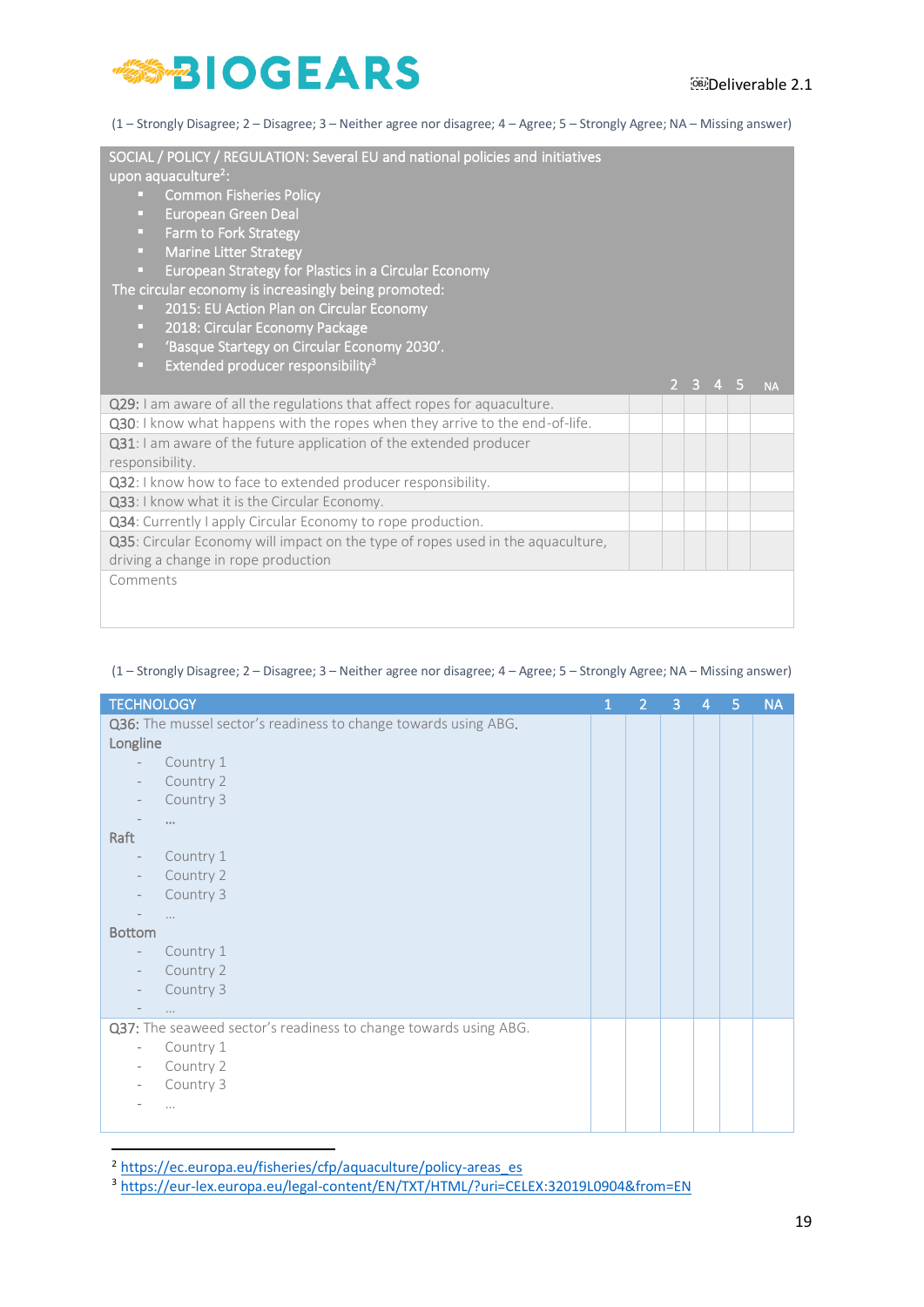

| Q38: I know what the IMTA system production is.                     |  |  |  |  |
|---------------------------------------------------------------------|--|--|--|--|
| Q39: IMTA producers' readiness to change towards using ABG          |  |  |  |  |
| Q40: The main characteristics of the ropes in the future should be: |  |  |  |  |
| Recycling potential                                                 |  |  |  |  |
| Biodegradability                                                    |  |  |  |  |
| Composability                                                       |  |  |  |  |
| Others                                                              |  |  |  |  |
| Comments                                                            |  |  |  |  |
|                                                                     |  |  |  |  |
|                                                                     |  |  |  |  |

### **3.5. Survey distribution**

<span id="page-20-0"></span>The questionnaire to aquaculture stakeholders will be designed using Survey Monkey [\(https://www.surveymonkey.com/\)](https://www.surveymonkey.com/), a specific software dedicated to the design, distribution, and collection of information through online questionnaire surveys. Therefore, the distribution of this questionnaire will be done using a specific link to monkey survey, which respondents will directly access to provide their feedback. The questionnaire will be open for completion in ABG project website, social media and by sending emails to personal networks. The questionnaire will be conducted to European aquaculture stakeholders already classified by species produced, production systems and environments in Task 2.1, and to ancillary industry by distributing an online survey in aquaculture producer associations (general scope), mussel producer associations, technology platforms such as EATiP (European Aquaculture Technology and innovation Platform) and its national mirror platforms gathering aquaculture industry and research associations, research bodies, certifications agencies and administrations at local-regional, national and European level.

The questionnaire to rope manufacturers will be conducted by personal interviews using telco tools. Those stakeholders were already identified in the D2.3 Market Analysis.

#### **3.6. Analysis and interpretation**

<span id="page-20-1"></span>The use and implementation of ABG will be analysed by stakeholder, aquaculture stakeholders and rope manufacturers in this deliverable, and by driver category (Table 2), pondering the impact of each driver category on the answers. By this analysis, the stakeholders in the value chain more and less prone to drift the change towards the use of ABG will be identified, together with the drivers of change. The results of the analysis will help to identify strategies to unlock the potential of use of ABG by aquaculture stakeholders (including rope stakeholders) to finally boost the development of an ecofriendly aquaculture and also to impact on developing policies by giving recommendations if required.

### **3.7. Dissemination of results**

<span id="page-20-2"></span>The results of the surveys will be disseminated in BIOGEARS project media communication and dissemination tools, such as: website, twitter and LinkedIn accounts, newsletter, and press releases and in aquaculture related conferences. The results of the surveys included in this deliverable and of the surveys to be conducted to Retail and consumers, public and to textile sector stakeholders will be put together and discussed in a scientific paper (Deliverable 2.2). The scientific paper will be published in an open access journal to ensure the transferability of results to stakeholders.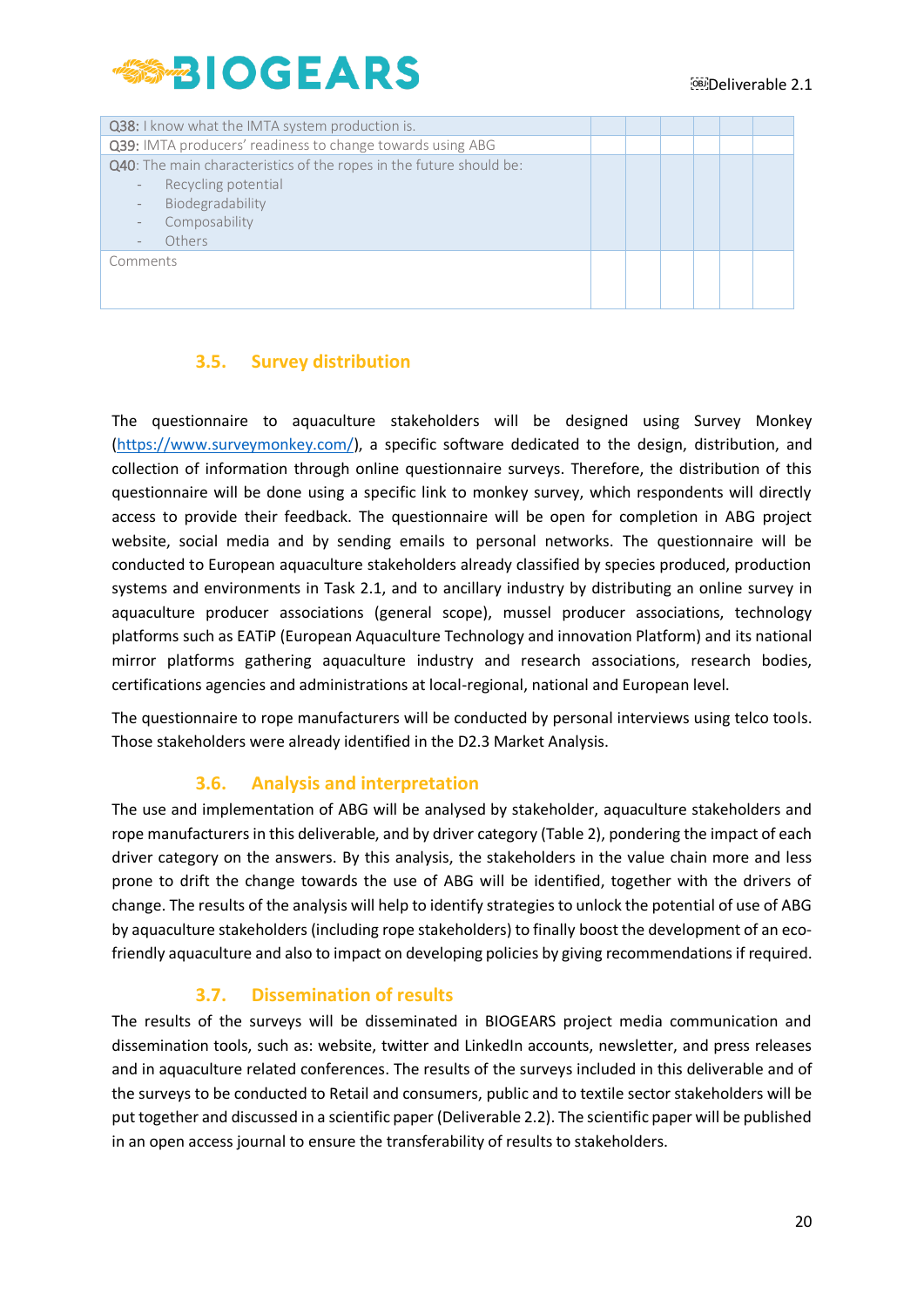### <span id="page-21-0"></span>**4. Expected results**

The expected results of the survey is to: (1) Complement and develop the market analysis of ABG; by defining market scenarios for biobased ropes, by estimating their potential price and market share in the framework of the bioplastic market evolution, and the intention of producers to buy ABG and shift towards eco-friendly aquaculture (D2.3). This analysis will be linked to O2 (D 2.2), (2) Estimate the minimization of plastic use in the European aquaculture sector, by the incorporation of biobased ropes to the market, addressed to O3 (Task 2.3), (3) Give key information to other WPs regarded that the intention of producers and aquaculture stakeholders to buy ABG instead of oil-based ropes will give valuable inputs for the improvement of the design and manufacturing of new prototypes (WP3) and the definition of strategies to scale up their production and implementation for the development towards an eco-friendly European aquaculture sector (WP6), (4) Actor's engagement to the project: by interaction and contact with aquaculture stakeholders to conduct the survey, and to keep in contact with them for other activities or events organised with stakeholders, such as a workshop and a networking event, (5) Definition of new value chains based on the use of biobased gears in aquaculture: by identifying the actor's and stakeholders on the aquaculture sector and gathering information from them will give inputs to WP6 and WP7 (linked to Task 6.1, Task 6.2, Task 7.1 and Task 7.2), (6) The transference of the results to stakeholders: the results of the survey will be published in a peer reviewed scientific journal specialised in aquaculture as the future trends of the sector towards a biobased and eco-friendly aquaculture, linked to O2 (Task 2.2). This will be an open access publication to assure the transference of the results to the Aquaculture stakeholders and to other stakeholders and actors involved in marine bioeconomy sectors, such as fisheries and maritime gear manufacturers (D2.2), and (7) support the implementation of results and replicability the interaction with stakeholders will be useful for the dissemination and transference of results beyond the lifetime of the project (linked to Task 7.1 and Task 7.2), thus for the implementation of the results obtained in other European regions by replicating a Blue Lab scenario for tracking eco-friendly aquaculture, with new biobased value chains under the Bioeconomy Strategy framework.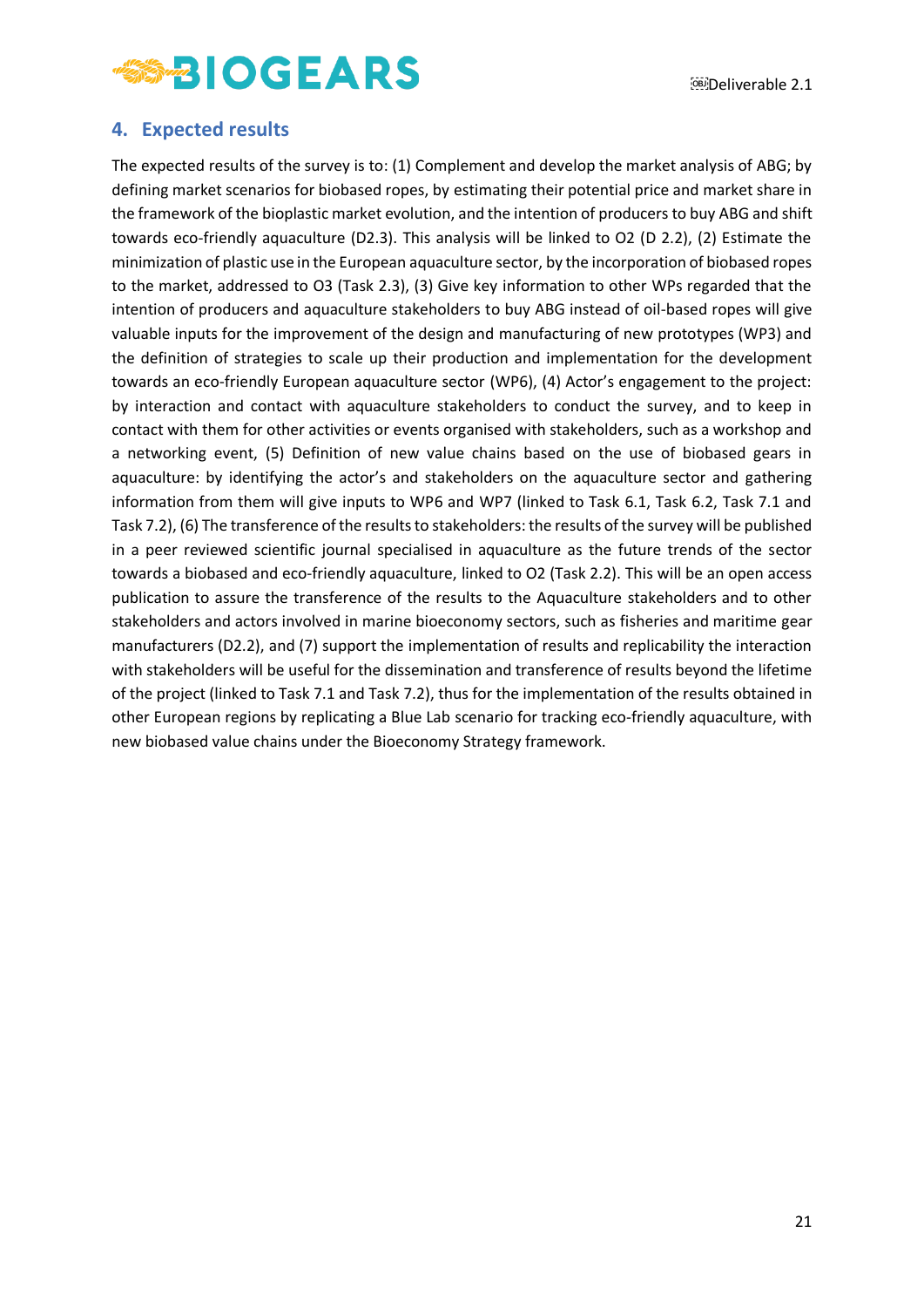

### <span id="page-22-1"></span><span id="page-22-0"></span>**5. Annexes**

## **5.1. ANNEXE I: Questionnaire to aquaculture stakeholders**

Questionnaire options for the different questions. Only those questions for which a set of options are reported, are included in this annex.

#### **Q1: Business activity sector**

| Aquaculture Producer                | Technology supplier                       |
|-------------------------------------|-------------------------------------------|
| Academic/Research                   | Goods supplier                            |
| Association/Non profit              | Regulatory and policy makers              |
| NGO (Non-governmental Organization) | Storage                                   |
| Certification agency                | Transportation                            |
| Consultant                          | Distributor                               |
| Finance                             | Wholesaler                                |
| Insurance                           | Packaging/repackaging                     |
| Legal                               | Processing                                |
| Government                          | Retailer                                  |
| Regulatory and policy makers        | HORECA (Hotels, Restaurants and Catering) |
| Media and press                     | Consumer                                  |
|                                     | Others                                    |

#### **Q2:** EU Country (EU-28)

| Belgium            | <b>Bulgaria</b> | Irland             | Poland         |
|--------------------|-----------------|--------------------|----------------|
| Bosnia-Herzegovina | Croacia         | Italy              | Portugal       |
| <b>Bulgaria</b>    | Cyprus          | Kazakhstan         | Romania        |
| Croacia            | Denmark         | Kosovo             | Russia         |
| Cyprus             | Estonia         | Latvia             | Slovakia       |
| Denmark            | Finland         | Lithuania          | Slovenia       |
| Estonia            | France          | Malta              | Spain          |
| Albania            | Georgia         | Monaco             | Sweden         |
| Azerbaijan         | Germany         | Montenegro         | Turkey         |
| <b>Belgium</b>     | Greece          | <b>Netherlands</b> | Ukraine        |
| Bosnia-Herzegovina | Iceland         | Norway             | United Kingdom |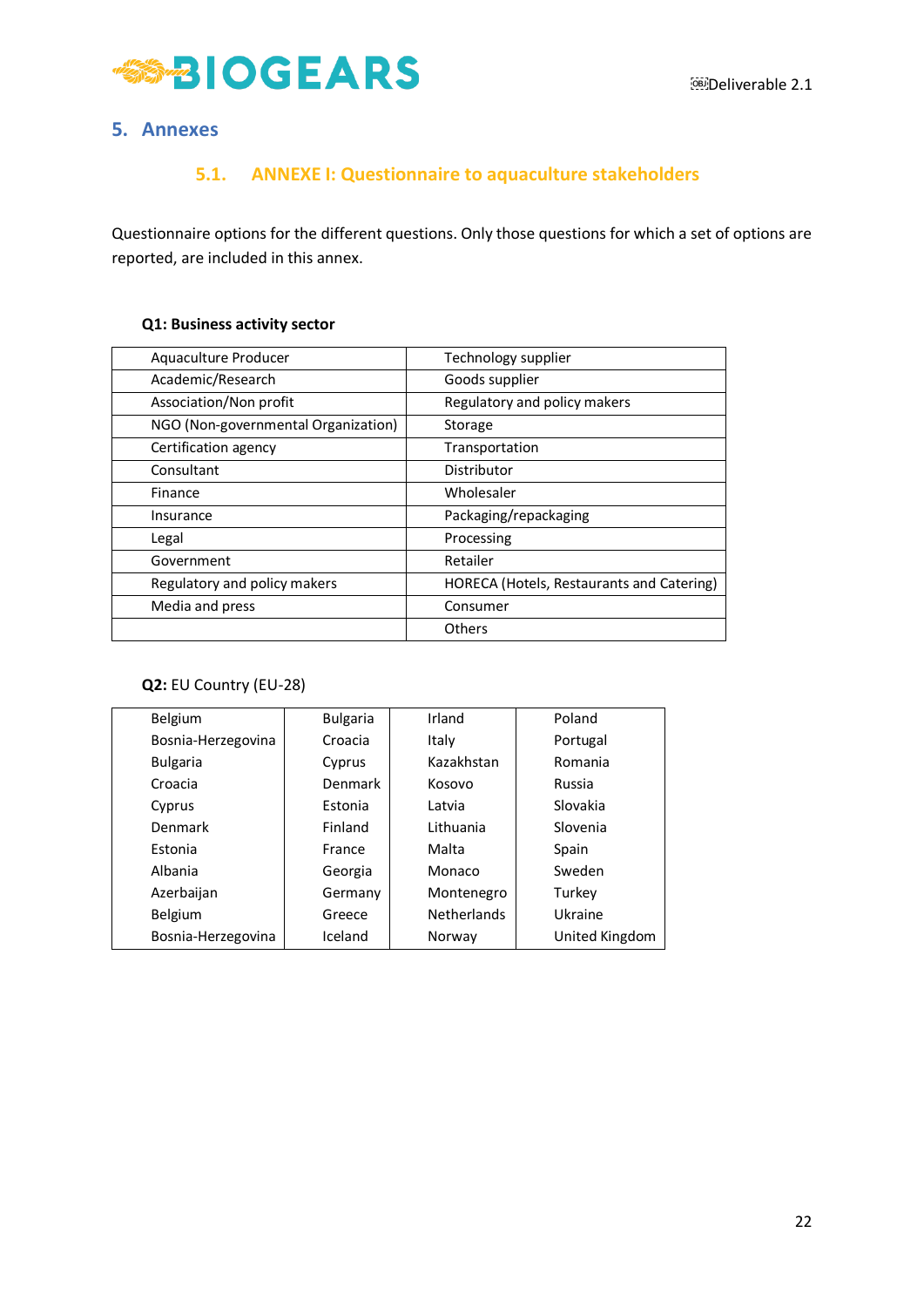

#### **Q3**: Species produced

Multiple choice answer:

| Fish                           | <b>Mollusc</b>                      | Algae                 |
|--------------------------------|-------------------------------------|-----------------------|
| Salmon (Salmo salar)           | Mediterranean mussel (Mytilus       | Ascophyllum nodosum,  |
| Trout (Salmo trutta)           | galloprovincialis)                  | Chondrus crispus,     |
| Rainbow trout (Oncorhynchus    | Blue mussel (Mytilus edulis)        | Fucus sp.             |
| mykiss)                        | Other mussels (Mytilus sp.)         | Himanthalia elongata, |
| European Sea bass              | Flat oyster or European flat oyster | Laminaria hyperborea, |
| (Dicentrarchus labrax)         | (Ostrea edulis)                     | Laminaria digitata,   |
| Sea bream (Sparus aurata)      | Japanese oyster or Pacific cupped   | Palmaria palmata,     |
| Bluefin tuna (Thunnus thynnus) | oyster (Crassostrea gigas)          | Porphyra umbilicalis, |
| Meagre (Argyrosomus regius)    | Japanese carpet Shell (Ruditapes    | Sachharina latissima  |
| Red porgy (Pagrus pagrus)      | philippinarum)                      | Ulva sp.              |
| Turbot (Scophthalmus           | Scallops (Pectinidae)               | Other seaweed         |
| maximus or Psetta maxima)      | Other shellfish                     |                       |
| Other marine fish              |                                     |                       |

#### **Q4**: System/technology used for production

Multiple choice answer:

| Cages                   |
|-------------------------|
| Suspended longline      |
| Suspended rafts, tables |
| On-bottom racks         |
| <b>Bouchots</b>         |
| Bottom                  |

#### **Q5**: Type of culture

Sigle choice answer

Monoculture Polyculture IMTA

#### **Q6**: Type of gears

#### **(This question is NOT available for those with choice CAGES)**

Multiple choice answer:

| Ropes |  |
|-------|--|
| Nets  |  |
| Bags  |  |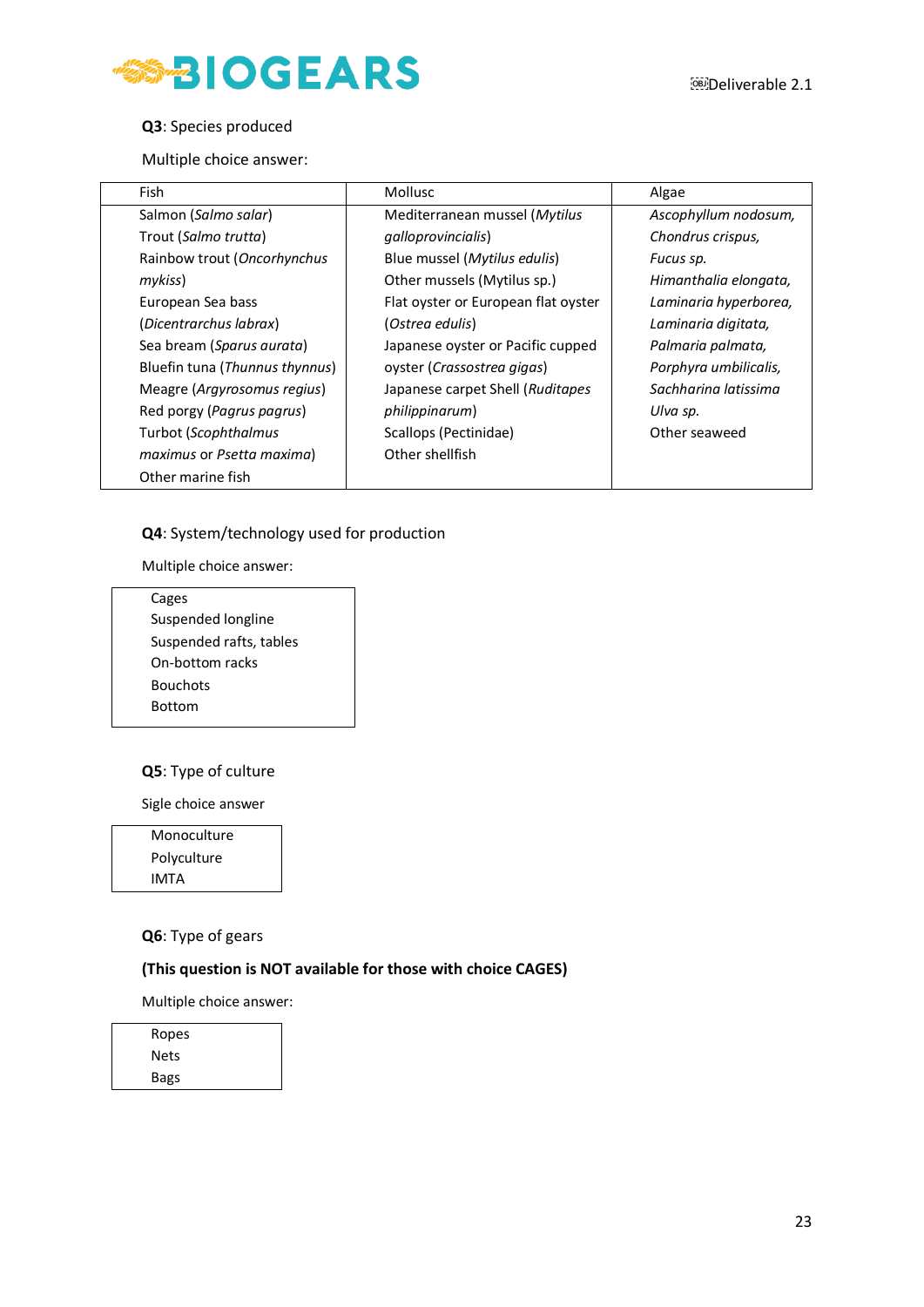

**Q7: Which** is the quantity of ropes (m) used for production, excluding main lines and mooring lines?

#### **(This question is NOT available for those with choice CAGES, nor NETS or BAGS)**

Single choice answer

| 1,000-5,000   |
|---------------|
| 5,000-15,000  |
| 15,000-25,000 |
| 25,000-35,000 |
| 35,000-45,000 |
| 45,000-55,000 |
| 55,000-65,000 |
| 65,000-75,000 |
| 75,000-85,000 |
| > 85,0000     |

**Q13:** I will you use these eco-friendly gears (ropes, nets, lines) instead of the conventional (100% plastic). Please evaluate the main drivers for the use of ABG:

(1 – Strongly Disagree; 2 – Disagree; 3 – Neither agree nor disagree; 4 – Agree; 5 – Strongly Agree; NA – Missing answer)

| Drivers/score                                                                                                                                                          |  | З | 4 | 5 | <b>NA</b> |
|------------------------------------------------------------------------------------------------------------------------------------------------------------------------|--|---|---|---|-----------|
| I will use them because they do not impact as negatively on<br>the marine ecosystem as the conventional ones (100%<br>plastic) if they are lost or fall on the seabed. |  |   |   |   |           |
| I will use them because they are made of biomaterials and<br>biopolymers that come from natural resources                                                              |  |   |   |   |           |
| I will use them because they are biodegradable/compostable<br>at their end-of-use and promote circular economy                                                         |  |   |   |   |           |
| I will use them because they promote more eco-friendly<br>aquaculture regardless their price                                                                           |  |   |   |   |           |
| I will use them because they promote more eco-friendly<br>aquaculture although at a convenient price                                                                   |  |   |   |   |           |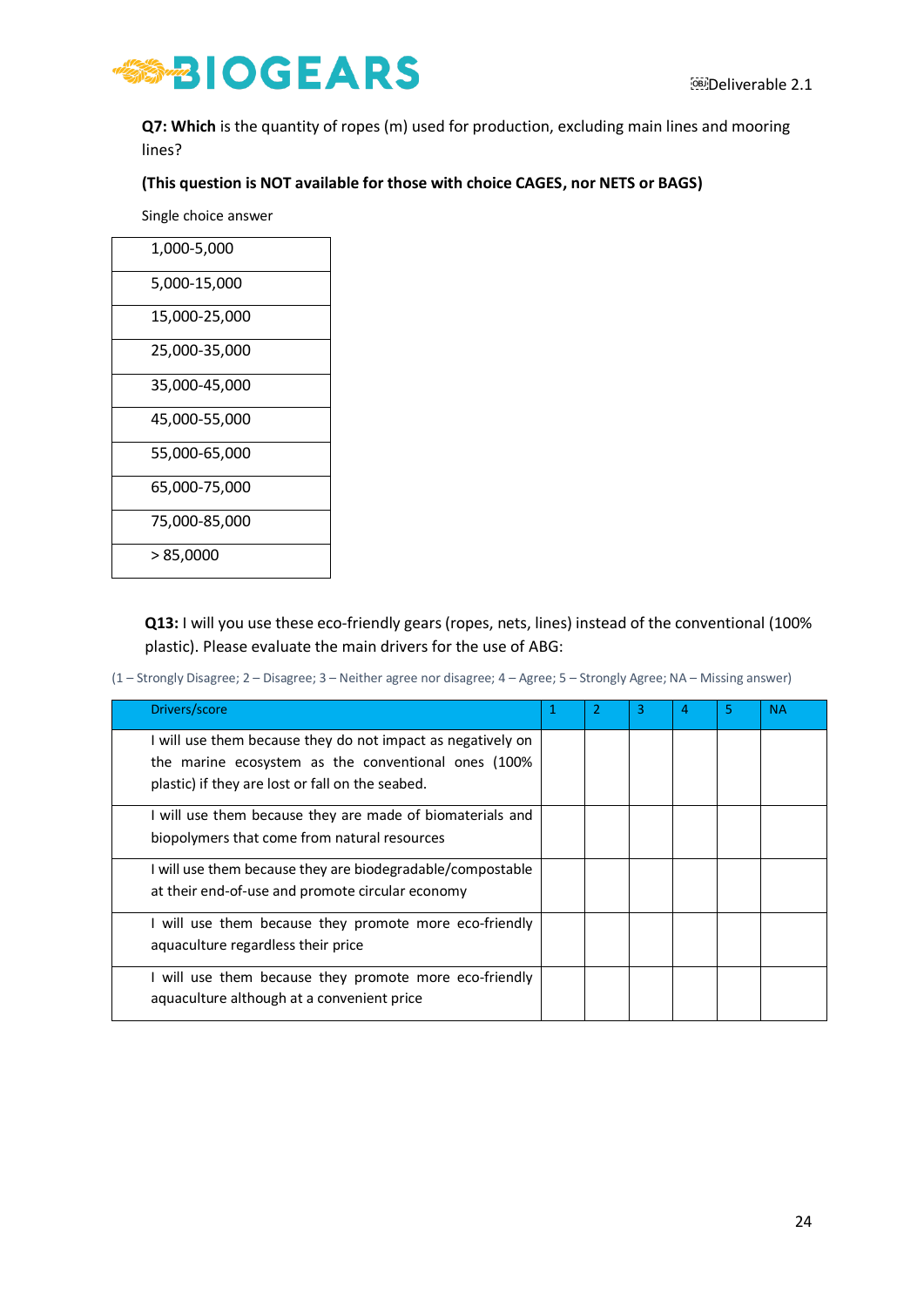

**Q14**: Have you heard of or are you aware of the policy in development related to the generation of a more sustainable and eco-friendlier aquaculture sector in Europe and the use of plastics in the sea?

Multiple choice answer:

| <b>Common Fisheries Policy</b>                       |  |
|------------------------------------------------------|--|
| European Green Deal                                  |  |
| Farm to Fork Strategy                                |  |
| Circular Economy Strategy                            |  |
| Marine Litter Strategy                               |  |
| European Strategy for Plastics in a Circular Economy |  |

**Q17**: The use of ABG in European aquaculture can generate 'short' value chains (local or regional), tending to use biodegradable/compostable biomaterials for the manufacture of ropes (ABG) that can be disposed in land organic composting circuits and generate organic biomass for other local activities, thus generating also local jobs in other activities than aquaculture. Please evaluate the main drivers for the generation of local/regional value chains:

(1 – Strongly Disagree; 2 – Disagree; 3 – Neither agree nor disagree; 4 – Agree; 5 – Strongly Agree; NA – Missing answer)

| Drivers/score                                                                                                                                                                                                                                                       | 1 | 3 | 4 | 5 | <b>NA</b> |
|---------------------------------------------------------------------------------------------------------------------------------------------------------------------------------------------------------------------------------------------------------------------|---|---|---|---|-----------|
| Local industry and administration cooperation are necessary for the<br>generation of local/regional aquaculture value chains and jobs                                                                                                                               |   |   |   |   |           |
| Local/regional availability and/or development of biobased<br>materials for the manufacturing of ABG for aquaculture                                                                                                                                                |   |   |   |   |           |
| Local/regional administrations can support circular bioeconomy<br>generation by giving incentives to industry                                                                                                                                                       |   |   |   |   |           |
| Local/regional policy supporting Farm to Fork Strategy can shorten<br>the value chain related to the generation of local aquaculture<br>products for food safety                                                                                                    |   |   |   |   |           |
| Local/regional policy supporting plastic minimization and circular<br>biobased strategy can boost circular bioeconomy by the<br>development of ABG                                                                                                                  |   |   |   |   |           |
| Local/regional consumer's demand on sustainable and healthy<br>seafood (nutritive and using biobased ropes which are<br>biodegradable and compostable that can avoid health issues related<br>to toxic effects of microplastics) can boost eco-friendly aquaculture |   |   |   |   |           |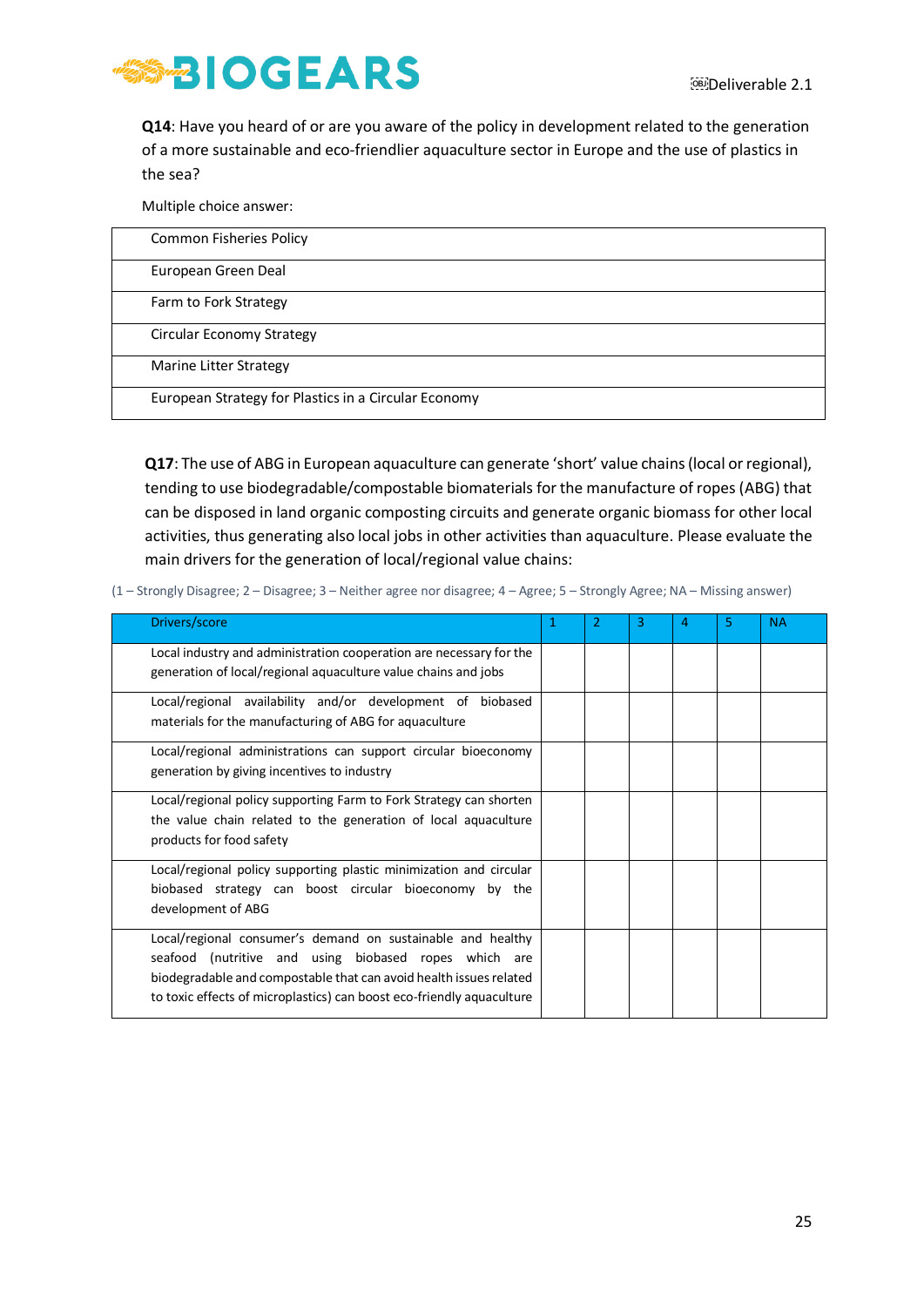**Q18**: Shellfish and algae production could increase to reach Europe's seafood demand, as being species requiring no feed (no fishmeal and fish oil requirement) and less energy and oil (less fossil fuel dependence) than other marine species , although in a sustainable way. For the development and expansion of mussel and algae aquaculture in Europe please select the main drivers.

(1 – Strongly Disagree; 2 – Disagree; 3 – Neither agree nor disagree; 4 – Agree; 5 – Strongly Agree; NA – Missing answer)

| Drivers/score                                                                                                                                                                                                                                                                                                                                | 1 | $\overline{2}$ | 3 | 4 | 5 | <b>NA</b> |
|----------------------------------------------------------------------------------------------------------------------------------------------------------------------------------------------------------------------------------------------------------------------------------------------------------------------------------------------|---|----------------|---|---|---|-----------|
| Shellfish and algae production could increase to reach Europe's<br>seafood demand by using eco-friendly production systems,<br>including IMTA (Integrated Multitrophic Aquaculture).                                                                                                                                                         |   |                |   |   |   |           |
| Shellfish and algae production could increase to reach Europe's<br>seafood demand by using gears (ropes) that minimize the use of<br>plastic in the sea.                                                                                                                                                                                     |   |                |   |   |   |           |
| The use of biomaterials that are biodegradable/compostable to<br>produce aquaculture gears (ABG) for mussel and algae production<br>can be an alternative to minimize plastic use and marine litter<br>generation from aquaculture and promote circular economy by in-<br>land management of ropes in organic composting.                    |   |                |   |   |   |           |
| The use of biomaterials (biodegradable/compostable) to produce<br>ABG (ropes) and their correct management after the end of life (in-<br>land organic composting) could be incorporated as a good practice<br>in the minimization of plastic use in the production of mussels and<br>algae in aquaculture labels, brands and certifications. |   |                |   |   |   |           |
| The use of biomaterials (biodegradable/compostable) to produce<br>ABG (ropes) and their use in aquaculture could give added value to<br>aquaculture products, such as mussels and algae, including their<br>production in IMTA systems, as being eco-friendly, nutritive and<br>safe (produced without toxic plastics).                      |   |                |   |   |   |           |
| The use of biomaterials (biodegradable/compostable) to produce<br>ABG (ropes) and their use in aquaculture could give added value to<br>aquaculture products, such as mussels and algae, as price premium<br>products or reaching a higher market, as being eco-friendly,<br>nutritive and safe (produced without toxic plastics).           |   |                |   |   |   |           |

**Q19**: To boost consumer's good health and wellbeing and support responsible production and consumption in the food system, sustainable (environmental, social and economic) and resource efficient food production systems and industry are identified among the Sustainable Development Goals. In this context, ABG could be used as new tools to track the change towards a sustainable aquaculture development and therefore of the food system. Please tells us what your willingness will be to buy ABG and the potential price you will pay for them. Select at least one statement from Willingness and one from Price: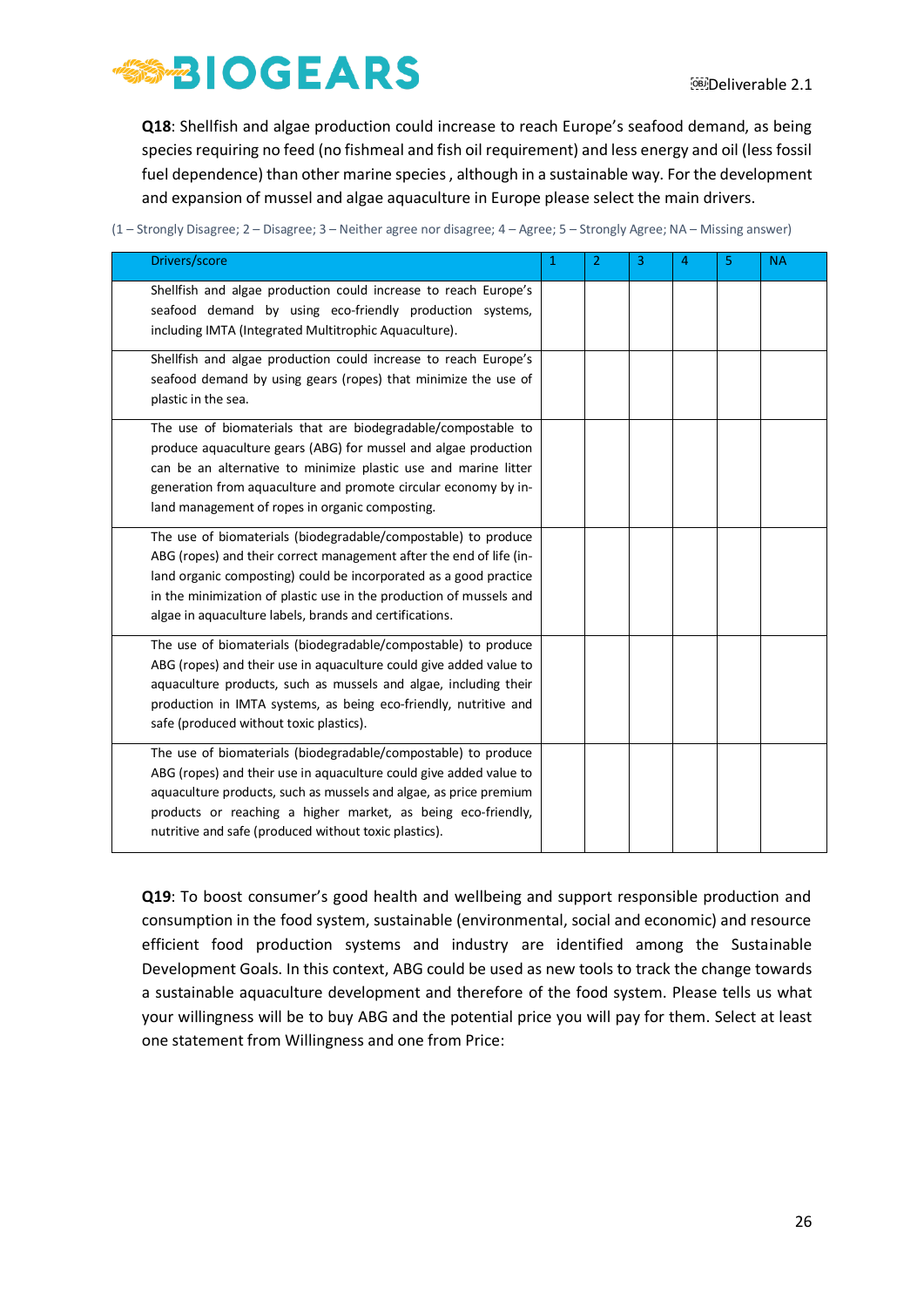

Multiple choice answer:

|                    | I will use them regardless their price because they promote eco-friendly aquaculture and<br>healthy aquaculture products for society      |
|--------------------|-------------------------------------------------------------------------------------------------------------------------------------------|
| <b>WILLINGNESS</b> | I will use them at a convenient price because they promote eco-friendly aquaculture and<br>healthy aquaculture products for society       |
|                    | I will use them only if they are subsidised because they promote eco-friendly aquaculture<br>and healthy aquaculture products for society |
|                    | I will use them and pay 5-10% more for ABG than for conventional aquaculture ropes                                                        |
| PRICE              | I will use them and pay 15-20% more for ABG than for conventional aquaculture ropes                                                       |
|                    | I will use them and pay > 20% more for ABG than for conventional aquaculture ropes                                                        |

### <span id="page-27-0"></span>**6. References**

- Azpeitia K., M. Ortiz-Zarragoitia, M. Revilla, D. Mendiola, 2017. Variability of the reproductive cycle in estuarine and coastal populations of the mussel Mytilus galloprovincialis Lmk. from the SE Bay of Biscay (Basque Country). International Aquatic Research, 9:329–350
- FAO. 2020. The State of World Fisheries and Aquaculture 2020. Sustainability in action. Rome.Pérez-Camacho, Alejandro & Labarta, Uxio & Vinseiro, Vanessa & Fernández-Reiriz, María-José. (2013). Mussel production management: Raft culture without thinning-out. Aquaculture. s 406–407. 172–179. 10.1016/j.aquaculture.2013.05.019.
- OESA Fundación Biodiversidad (2017). Cultivo del mejillón (Mytilus galloprovincialis). Fundación Biodiversidad, Madrid, España. 104 páginas
- PricewaterhouseCoopers, 2006. Review of the Irish Rope Mussel Industry. A report jointly commissioned by Bord Iascaigh Mhara and Enterprise Ireland.